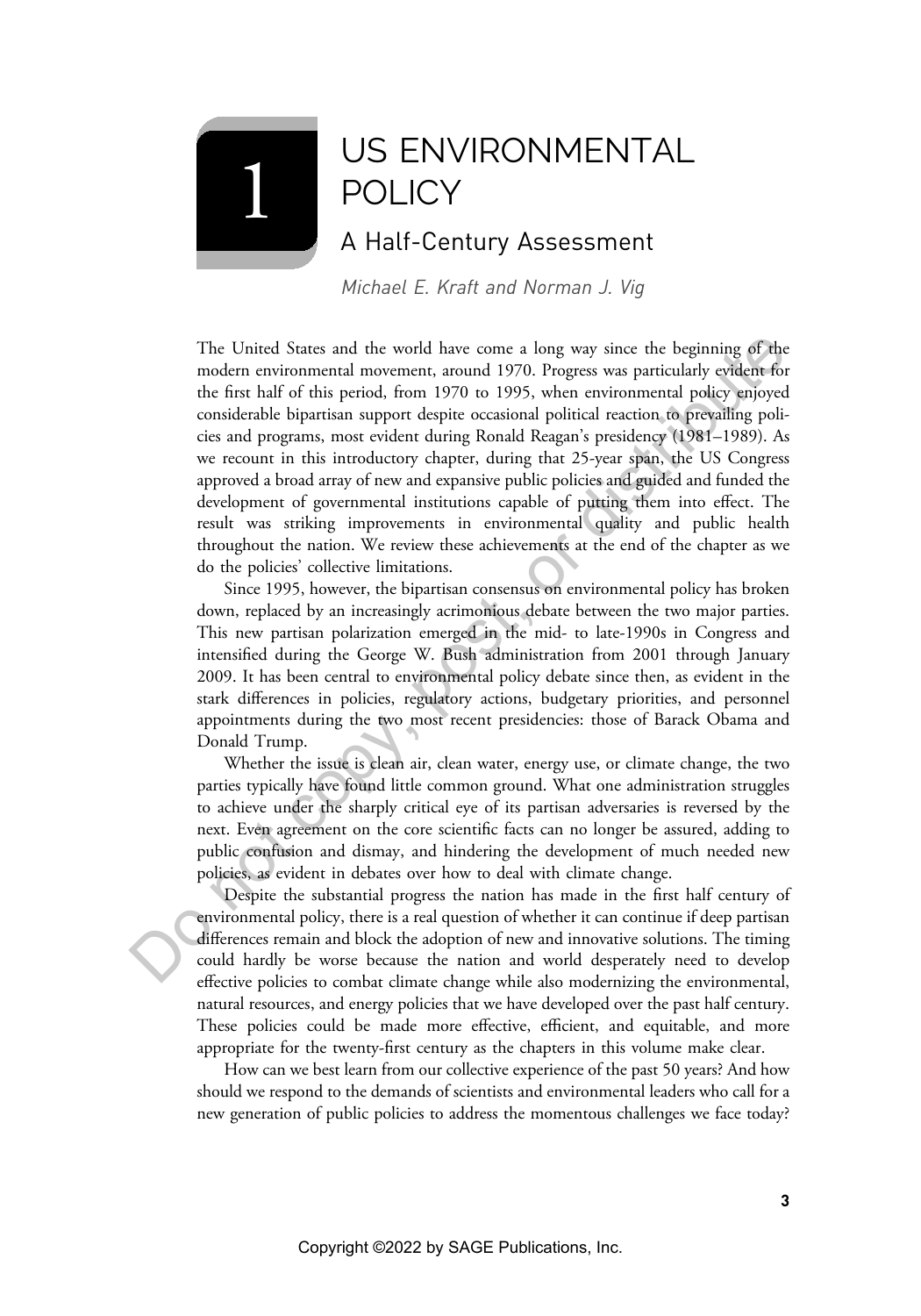National and global actions taken in response to the deadly coronavirus pandemic in 2020 suggest both what is possible as well as the obstacles we must overcome.

This chapter provides a historical and institutional analysis that seeks to explain how policymakers have addressed environmental problems previously and the policy choices they have made. We review the activities of government in addressing environmental problems, including the structure of US government that can facilitate or hinder decisions, the processes of agenda setting and policymaking, major policy decisions made over the past five decades, and what those policies have achieved since their adoption. In the concluding chapter in this volume (Chapter 15), we return to the many remaining challenges of the twenty-first century, and we explore the need for a fresh examination of environmental governance and the possible new directions in policies that better match the problems that the nation and world now face as well as the public's willingness to support them.

# THE CHALLENGES OF CONTEMPORARY ENVIRONMENTAL PROBLEMS

In the late 1960s and early 1970s, environmental issues soared to a prominent place on the political agenda in the United States and other industrial nations. The new visibility was accompanied by abundant evidence, domestically and internationally, of heightened public concern over environmental threats and broad support for governmental action.<sup>1</sup> By the 1990s, policymakers around the world had pledged to deal with a range of important environmental problems, from protection of biological diversity to air and water pollution control. Such commitments were particularly manifest at the 1992 United Nations Conference on Environment and Development (the Earth Summit) held in Rio de Janeiro, Brazil, where an ambitious agenda for redirecting the world's economies toward sustainable development was approved, and at the December 1997 Conference of the Parties in Kyoto, Japan, where delegates agreed to a landmark treaty on global climate change. Although it received far less media coverage, the World Summit on Sustainable Development, held in September 2002 in Johannesburg, South Africa, reaffirmed the commitments made a decade earlier at the Earth Summit, with particular attention to the challenge of alleviating global poverty. The far-reaching goals of the Earth Summit and the 2002 Johannesburg meeting were revisited at the 2012 Rio+20 United Nations Conference on Sustainable Development held once again in Brazil, where global commitments were reaffirmed once more. their adoption. In the conducting departer in this volume (Capeter 15), we recurre to the positive and the production of one<br>view range appear in the combine and the positive means for a politics that between the producti

Despite the positions taken at these and many other comparable meetings in recent decades, rising criticism of environmental programs also was evident throughout the 1990s and in the first two decades of the twenty-first century, both domestically and internationally. So too were a multiplicity of efforts to chart new policy directions. For example, intense opposition to environmental and natural resource policies arose in the 104th Congress (1995–1997), when the Republican Party took control of both the House and Senate for the first time in 40 years. Ultimately, much like the earlier efforts in Ronald Reagan's administration, that antiregulatory campaign on Capitol Hill failed to gain much public support.<sup>2</sup> Nonetheless, pitched battles over environmental and energy policy continued in every Congress since then (see Chapter 5).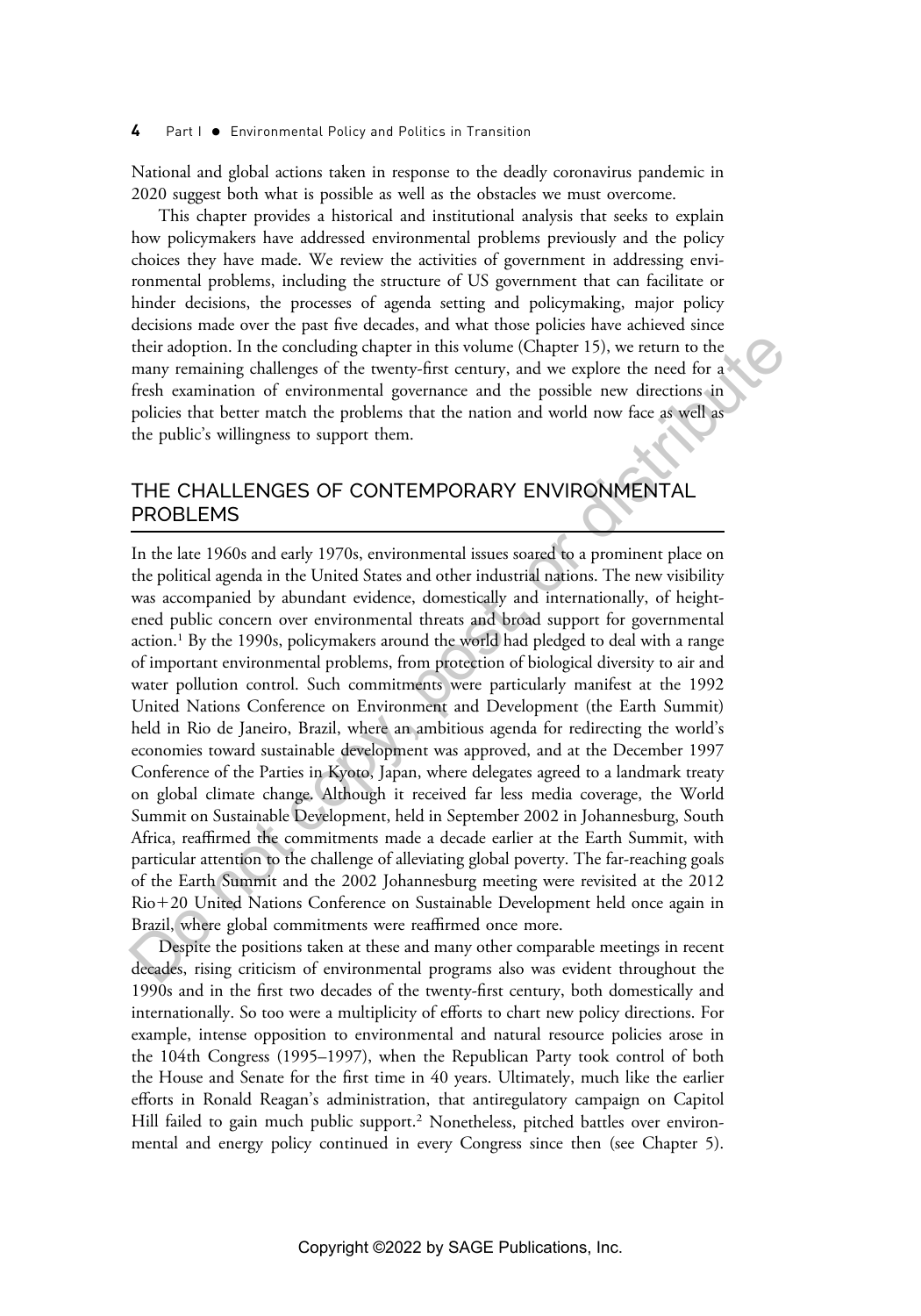Both antiregulatory actions and fights over them were equally evident in the executive branch, particularly during the George W. Bush administration, as it sought to rewrite environmental rules and regulations to favor industry and to increase development of US oil and natural gas supplies on public lands, and even more directly in the Donald Trump administration, which shared many of the same priorities (see Chapter 4). Yet growing dissatisfaction with the effectiveness, efficiency, and fairness of environmental policies was by no means confined to congressional conservatives and the Bush and Trump administrations. It could be found as well among a broad array of interests, including the business community, environmental policy analysts, environmental justice groups, and state and local government officials, although not always with the ideological agenda that was so evident in the Bush and Trump administrations.<sup>3</sup>

Since 1992, governments at all levels have struggled to redesign environmental policy for the twenty-first century. Under Presidents Bill Clinton and George W. Bush, the Environmental Protection Agency (EPA) tried to "reinvent" environmental regulation through the use of collaborative decision-making involving multiple stakeholders, public–private partnerships, market-based incentives, information disclosure policies, and enhanced flexibility in rulemaking and enforcement (see Chapters 7, 10, and 14).4 Many state and local governments have pursued similar goals with the adoption of innovative policies that promise to address some of the most important criticisms directed at contemporary environmental policy (see Chapters 2 and  $11$ ).<sup>5</sup> The election of President Barack Obama in 2008 brought additional attention to new policy ideas, especially in his second term of office when he pursued strong policies on clean energy and climate change (see Chapter 4).

The precise way in which Congress, the White House, the states, and local governments—and other nations—will change environmental policies in the years to come remains uncertain. The prevailing partisan polarization and policy gridlock of recent years may give way to greater consensus on the need to act; yet policy change rarely comes easily in the US political system. Its success likely depends on the conditions that affect all policymaking: the saliency of the issues, public support for action, media coverage, the relative influence of opposing interests, and the state of the economy. Political leadership, as always, will play a critical role, especially in articulating the problems and potential solutions, mobilizing the public and policy actors, and trying to reconcile the deep partisan and ideological divisions that exist today on environmental protection and natural resource issues. Political conflict over the environment is not likely to vanish anytime soon. Indeed, it may well increase as the United States and other nations struggle to define how they will respond to the latest generation of environmental challenges, particularly climate change. including the business community, environmentall policies and the sponse, and state and local government officials, although are always, with the ideological gap da due was or evident in the busin and Trump administration

# THE ROLE OF GOVERNMENT AND POLITICS

The high level of political conflict over environmental protection efforts in the past several decades, particularly evident during the Trump administration, underscores the important role a government plays in devising solutions to the nation's and the world's mounting environmental ills. Global climate change, the spread of toxic and hazardous chemicals, loss of biological diversity, air and water pollution, and the continued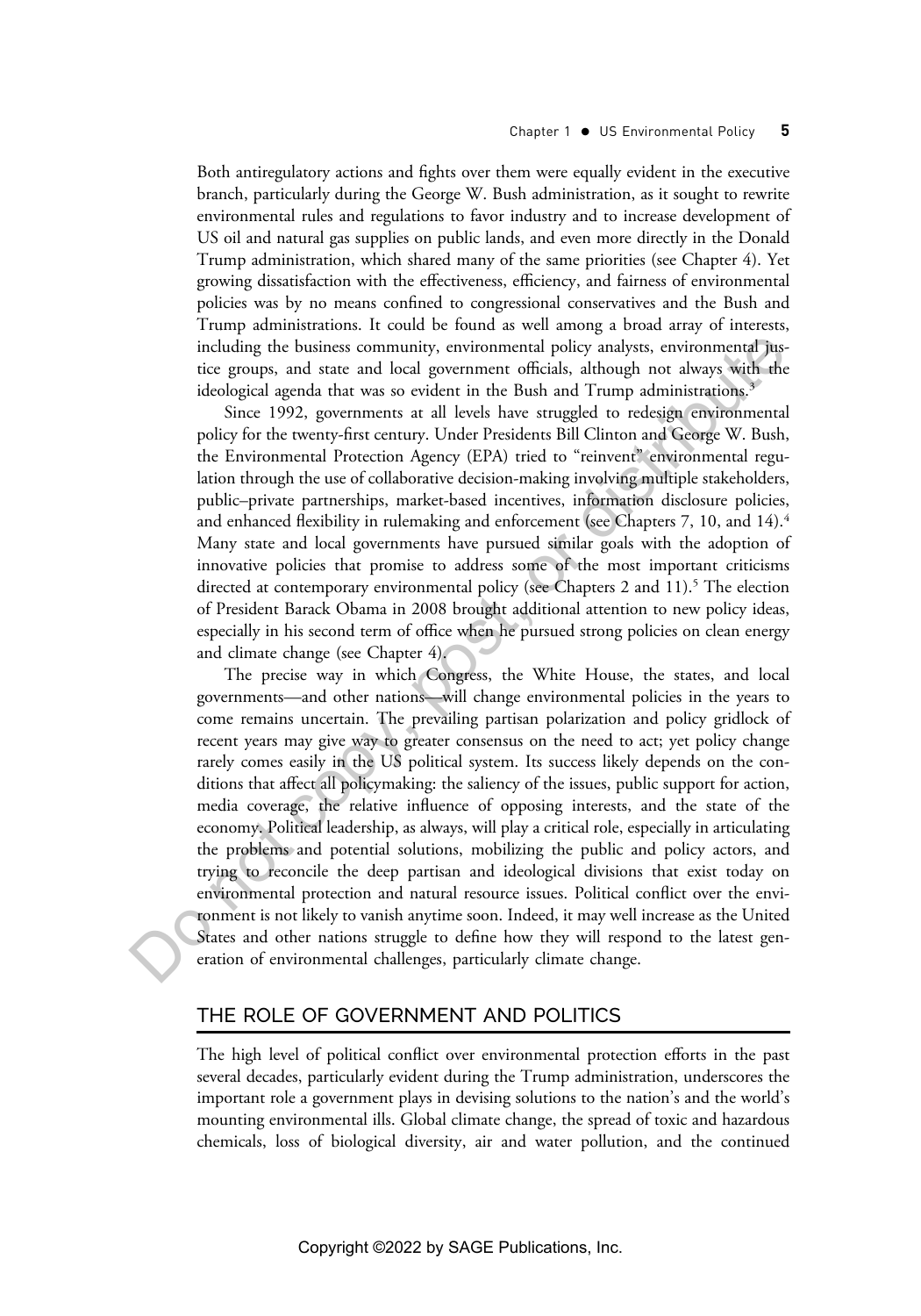growth of the world's population and its economic needs require diverse and often demanding actions by individuals and institutions at all levels of society and in both the public and private sectors. These range from scientific research and technological innovation to strong public policy initiatives and significant changes in both individual and corporate behavior. As political scientists, we believe the government has an indispensable role to play in environmental protection and improvement. Because of this conviction, we have commissioned chapters for this volume that focus on environmental policies and the governmental institutions and political processes that affect them. Our goal is to illuminate that role as well as to suggest needed changes and strategies for making them.

Government plays a preeminent role in this policy arena primarily because environmental threats, such as urban air pollution and climate change, pose risks to the public's health and well-being that cannot be resolved satisfactorily through private actions alone. That said, there is no question that individuals and nongovernmental organizations, such as environmental groups and scientific research institutes, can do much to protect environmental quality and promote public health. There is also no doubt that business and industry can do much to promote environmental quality and foster the pursuit of national energy goals, such as improved energy efficiency and increased reliance on renewable energy sources. We see evidence of extensive and often creative individual, nonprofit, and corporate actions of this kind regularly, for example, in sustainable community efforts and sustainable business practices, as discussed in Chapters 11 and 14.

Yet such actions often fall short of national needs without the backing of public policy, without, for example, laws mandating control of toxic chemicals that are supported by the authority of government or standards for drinking water quality and urban air quality that are developed and enforced by the EPA, the states, and local governments. The justification for government intervention lies partly in the inherent limitations of the free market system and the nature of human behavior. Self-interested individuals and a relatively unfettered economic marketplace guided mainly by a concern for short-term gains or profits tend to create spillover effects, or externalities; pollution and other kinds of environmental degradation are examples. As economists have long recognized, collective action is needed to correct such market failures (see Chapter 10). In addition, the scope and urgency of environmental problems typically exceed the capacity of private markets and individual efforts to deal with them quickly and effectively. For these reasons, among others, the United States and other nations have relied on government policies—at local, state, national, and international levels—to address environmental and resource challenges. them. Our goal is to illuminate that role as well as to suggest needed changes and<br>
Concernent Our goal is to integrally by a pennient role in this policy areas primarily by<br>consentral changes, and the momental threats, s

Adopting public policies does not imply, of course, that the voluntary and cooperative actions by citizens in their communities or the many environmental initiatives undertaken by corporations cannot be the primary vehicle of change in many instances. Nor does it suggest that governments should not consider a full range of policy approaches—including market-based incentives, new forms of collaborative decisionmaking, and information provision strategies—to supplement conventional regulatory policies where needed. Public policy intervention should be guided by the simple idea that we ought to use those policy approaches that offer the greatest promise of working to resolve the problem at hand. Sometimes that will mean governments setting and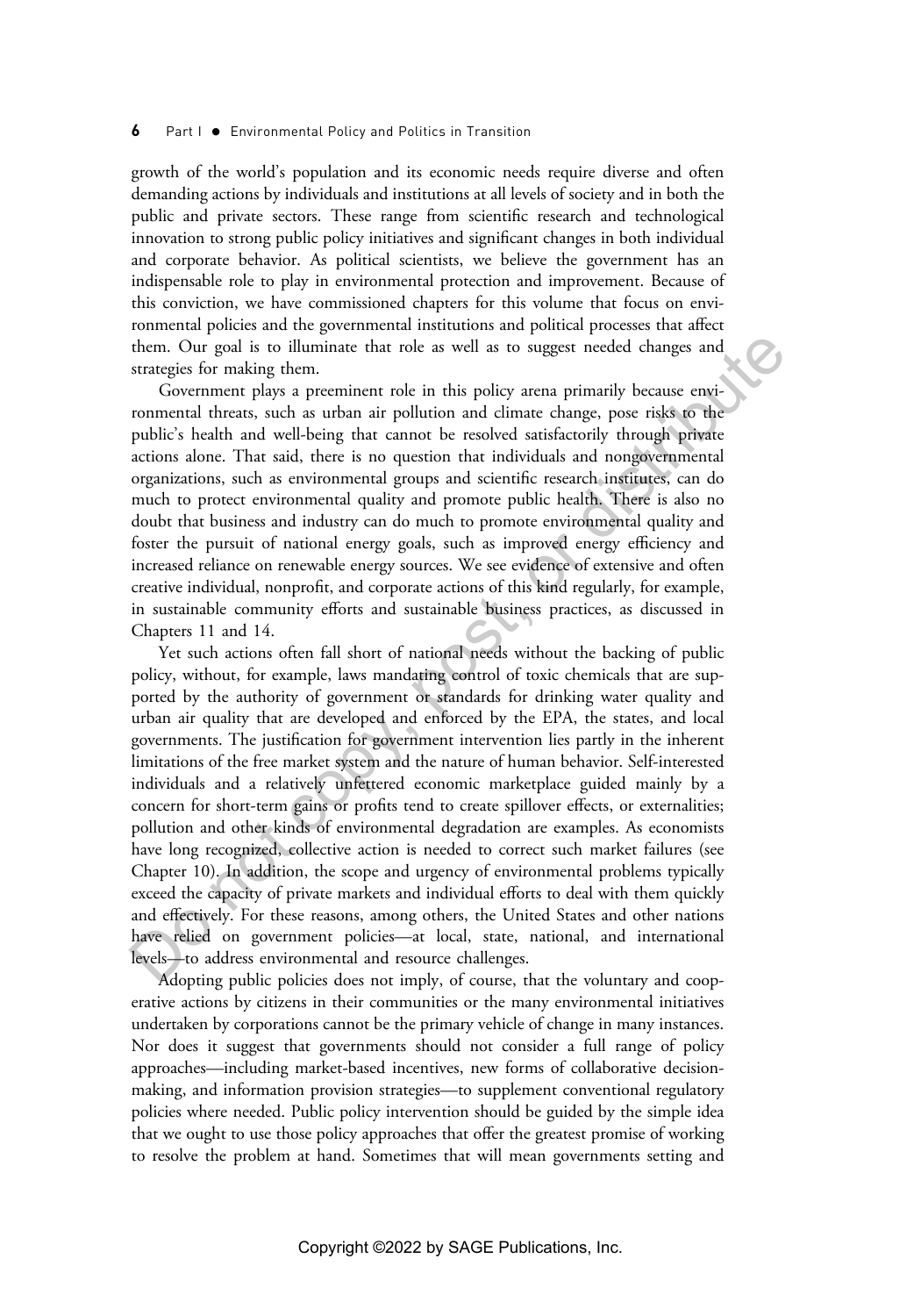enforcing public health or environmental standards (regulation), and sometimes it will mean relying on market incentives, such as carbon taxes, or information disclosure, such as data provided to the public on toxic chemicals and drinking water quality. Typically, governments employ a combination of policy tools to reach agreed-upon objectives: improving environmental quality, minimizing health and ecological risks, and helping to integrate and balance environmental and economic goals.

# Political Institutions and Public Policy

Public policy is a course of government action or inaction in response to social problems. It is expressed in goals articulated by political leaders; in formal statutes, rules, and regulations; and in the practices of administrative agencies and courts charged with implementing or overseeing programs. Policy states the intent to achieve certain goals and objectives through a conscious choice of means, usually within a specified period of time. In a constitutional democracy like the United States, policymaking is distinctive in several respects: It must take place through constitutional processes, it requires the sanction of law, and it is binding on all members of society.

The constitutional requirements for policymaking were established well over 200 years ago, and they remain much the same today. The US political system is based on a division of authority among three branches of government and between the federal government and the states. Originally intended to limit government power and to protect individual liberty, this division of power translates today into a requirement that one build an often elusive political consensus among members of Congress, the president, and key interest groups for any significant national policymaking to take place. Such fragmented authority may impede the ability of the government to adopt timely and coherent environmental policy, as has been evident for some of the most challenging of modern environmental problems. Weak national climate change policy is something of a poster child for such governmental gridlock, which is an inability to act on problems because of divided authority and prevailing political conflict (see Chapter 5). **PUILGE IIISON CONTROLLY CONTROLLY CONTROLLY CONTROLLY CONTROLLY AND THE STAGE PUBLIC SURFACT IS a counse of government action or inaction in response to hold public policy is a counse of government action or instanting p** 

Dedication to principles of federalism means that environmental policy responsibilities are distributed among the federal government, the fifty states, and tens of thousands of local governments. Here, too, strong adherence to those principles may result in no agreement on national policy action. Yet a federal structure also means that states often are free to adopt environmental and energy policies as they see fit, as has been the case for natural gas "fracking" where no major national policies have been in force. Some of the states have a track record of favoring environmental policies that go well beyond what is possible politically in Washington, DC. California's adoption of a strong climate change policy and Minnesota's successful encouragement of renewable energy sources are two notable illustrations of the considerable power that states have in the US political system (see Chapter 2).6 The flip side of that coin is that some states will choose to do far less than others in the absence of national requirements.

Responsibility for the environment is divided within the branches of the federal government as well, most notably in the US Congress, with power shared between the House and Senate and jurisdiction over environmental policies scattered among dozens of committees (see Table 1.1). For example, approximately twenty Senate and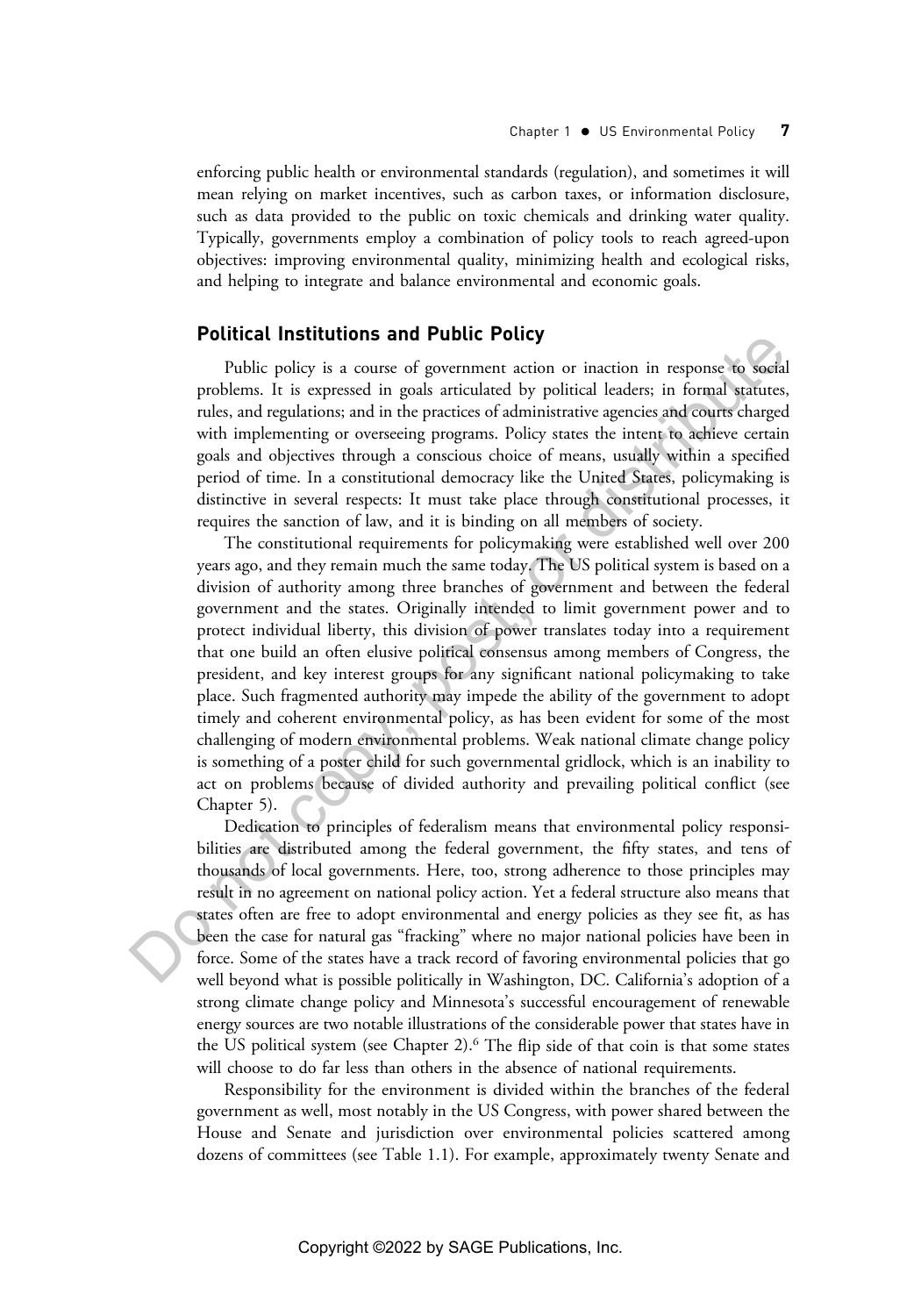| <b>Committee</b>                        | <b>Environmental Policy Jurisdiction</b>                                                                                                                                                                                                                                                                                                                                                                                                                                                                                                                                                                                       |
|-----------------------------------------|--------------------------------------------------------------------------------------------------------------------------------------------------------------------------------------------------------------------------------------------------------------------------------------------------------------------------------------------------------------------------------------------------------------------------------------------------------------------------------------------------------------------------------------------------------------------------------------------------------------------------------|
| <b>HOUSE</b>                            |                                                                                                                                                                                                                                                                                                                                                                                                                                                                                                                                                                                                                                |
| Agriculture                             | Agriculture generally; forestry in general and private forest<br>reserves; agricultural and industrial chemistry; pesticides; soil<br>conservation; food safety and human nutrition; rural<br>development; water conservation related to activities of the<br>Department of Agriculture                                                                                                                                                                                                                                                                                                                                        |
| Appropriations <sup>b</sup>             | Appropriations for all programs                                                                                                                                                                                                                                                                                                                                                                                                                                                                                                                                                                                                |
| <b>Energy and Commerce</b>              | Measures related to the exploration, production, storage,<br>marketing, pricing, and regulation of energy sources, including<br>all fossil fuels, solar, and renewable energy; energy conservation<br>and information; measures related to general management of<br>the Department of Energy and the Federal Energy Regulatory<br>Commission; regulation of the domestic nuclear energy industry;<br>research and development of nuclear power and nuclear waste;<br>air pollution; safe drinking water; pesticide control; Superfund<br>and hazardous waste disposal; toxic substances control; health<br>and the environment |
| Natural Resources                       | Public lands and natural resources in general; irrigation and<br>reclamation; water and power; mineral resources on public lands<br>and mining; grazing; national parks, forests, and wilderness<br>areas; fisheries and wildlife, including research, restoration,<br>refuges, and conservation; marine affairs and oceanography,<br>international fishing agreements, and coastal zone management;<br><b>US Geological Survey</b>                                                                                                                                                                                            |
| Science, Space, and<br>Technology       | Environmental research and development; marine research;<br>energy research and development in all federally owned<br>nonmilitary energy laboratories; research in national<br>laboratories; NASA, National Weather Service, and National<br><b>Science Foundation</b>                                                                                                                                                                                                                                                                                                                                                         |
| Transportation and<br>Infrastructure    | Transportation, including civil aviation, railroads, water<br>transportation, and transportation infrastructure; Coast Guard<br>and marine transportation; federal management of emergencies<br>and natural disasters; flood control and improvement of<br>waterways; water resources and the environment; pollution of<br>navigable waters; bridges and dams                                                                                                                                                                                                                                                                  |
| <b>SENATE</b>                           |                                                                                                                                                                                                                                                                                                                                                                                                                                                                                                                                                                                                                                |
| Agriculture, Nutrition, and<br>Forestry | Agriculture in general; food from fresh waters; soil conservation<br>and groundwater, forestry in general, human nutrition, rural<br>development and watersheds; pests and pesticides; food<br>inspection and safety                                                                                                                                                                                                                                                                                                                                                                                                           |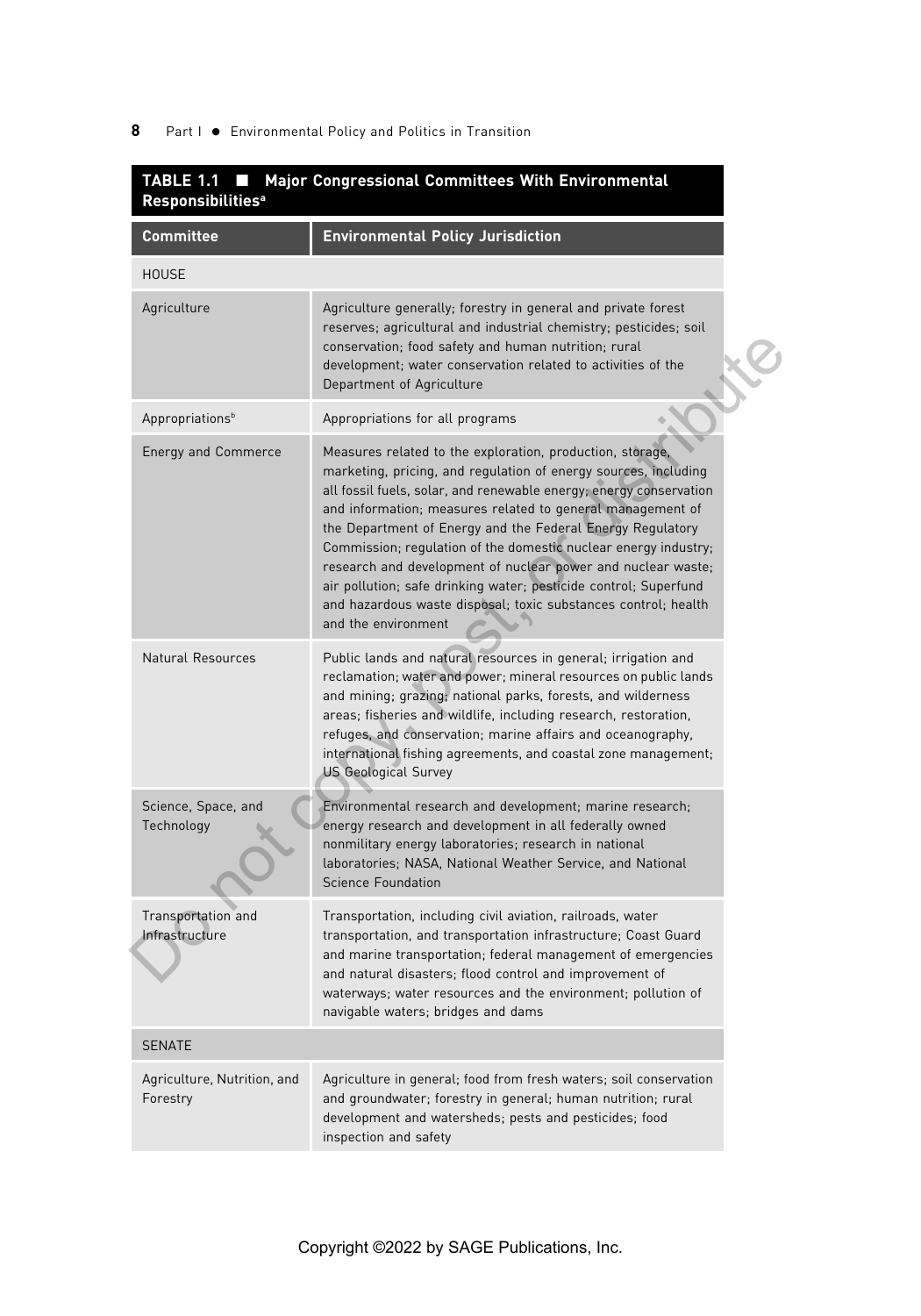| <b>Responsibilities<sup>a</sup></b>                            |                                                                                                                                                                                                                                                                                                                                                                                                                                                                                                                                                                                                                                                                                                                                                                                                                                                                                                                                                                                                                                                                                                                                                                                                      |
|----------------------------------------------------------------|------------------------------------------------------------------------------------------------------------------------------------------------------------------------------------------------------------------------------------------------------------------------------------------------------------------------------------------------------------------------------------------------------------------------------------------------------------------------------------------------------------------------------------------------------------------------------------------------------------------------------------------------------------------------------------------------------------------------------------------------------------------------------------------------------------------------------------------------------------------------------------------------------------------------------------------------------------------------------------------------------------------------------------------------------------------------------------------------------------------------------------------------------------------------------------------------------|
| Committee                                                      | <b>Environmental Policy Jurisdiction</b>                                                                                                                                                                                                                                                                                                                                                                                                                                                                                                                                                                                                                                                                                                                                                                                                                                                                                                                                                                                                                                                                                                                                                             |
| Appropriations <sup>b</sup>                                    | Appropriations for all programs                                                                                                                                                                                                                                                                                                                                                                                                                                                                                                                                                                                                                                                                                                                                                                                                                                                                                                                                                                                                                                                                                                                                                                      |
| Commerce, Science, and<br>Transportation                       | Interstate commerce and transportation generally; coastal zone<br>management, inland waterways, marine fisheries, oceans,<br>weather, and atmospheric activities; transportation and<br>commerce aspects of outer continental shelf lands; science,<br>engineering, and technology research and development;<br>surface transportation                                                                                                                                                                                                                                                                                                                                                                                                                                                                                                                                                                                                                                                                                                                                                                                                                                                               |
| <b>Energy and Natural</b><br>Resources                         | Energy policy, regulation, conservation, research and<br>development; coal; oil and gas production and distribution;<br>civilian nuclear energy; solar energy systems; mines, mining, and<br>minerals; irrigation and reclamation; water and power; national<br>parks and recreation areas; wilderness areas; wild and<br>scenic rivers; public lands and forests; historic sites                                                                                                                                                                                                                                                                                                                                                                                                                                                                                                                                                                                                                                                                                                                                                                                                                    |
| Environment and<br><b>Public Works</b>                         | Environmental policy, research, and development, air, water, and<br>noise pollution; climate change; construction and maintenance of<br>highways; safe drinking water; environmental aspects of outer<br>continental shelf lands and ocean dumping, environmental<br>effects of toxic substances other than pesticides; fisheries and<br>wildlife; Superfund and hazardous wastes; solid waste disposal<br>and recycling; nonmilitary environmental regulation and control<br>of nuclear energy; water resources, flood control, and<br>improvements of rivers and harbors; public works, bridges,<br>and dams                                                                                                                                                                                                                                                                                                                                                                                                                                                                                                                                                                                       |
| committees/ and www.senate.gov/committees.<br>Means Committee. | ln addition to the standing committees listed here, select or special committees may be created for a<br>limited time. Each committee also operates with subcommittees (generally five or six) to permit further<br>specialization. Committee webpages offer extensive information about jurisdiction, issues, membership,<br>and pending actions, and include both majority and minority views on the issues. See www.house.gov/<br>Both the House and Senate appropriations committees have interior and environment subcommittees <sup>b</sup><br>that handle all Interior Department agencies as well as the Forest Service and the EPA. The Energy<br>Department, Army Corps of Engineers, and Nuclear Regulatory Commission fall under the jurisdiction of<br>the subcommittees on energy and water development. Tax policy affects many environmental, energy,<br>and natural resource policies and is governed by the Senate Finance Committee and the House Ways and<br>Sources: Compiled from descriptions of committee jurisdictions reported in Rebecca Kimitch, "CQ Guide to<br>the Committees: Democrats Opt to Spread the Power," CQ Weekly Online (April 16, 2007): 1080–83, http:// |
| committee websites.                                            | library.cqpress.com/cqweekly/weeklyreport110-000002489956, and from current House and Senate<br>twenty-eight House committees and subcommittees have some jurisdiction over EPA<br>activities. <sup>7</sup> The executive branch is also institutionally fragmented, with at least some<br>responsibility for the environment and natural resources located in twelve cabinet<br>departments and in the EPA, the Nuclear Regulatory Commission, and other agencies<br>(see Figure 1.1). Most environmental policies are concentrated in the EPA and in the                                                                                                                                                                                                                                                                                                                                                                                                                                                                                                                                                                                                                                           |
|                                                                | Copyright ©2022 by SAGE Publications, Inc.                                                                                                                                                                                                                                                                                                                                                                                                                                                                                                                                                                                                                                                                                                                                                                                                                                                                                                                                                                                                                                                                                                                                                           |

# TABLE 1.1 **n** Major Congressional Committees With Environmental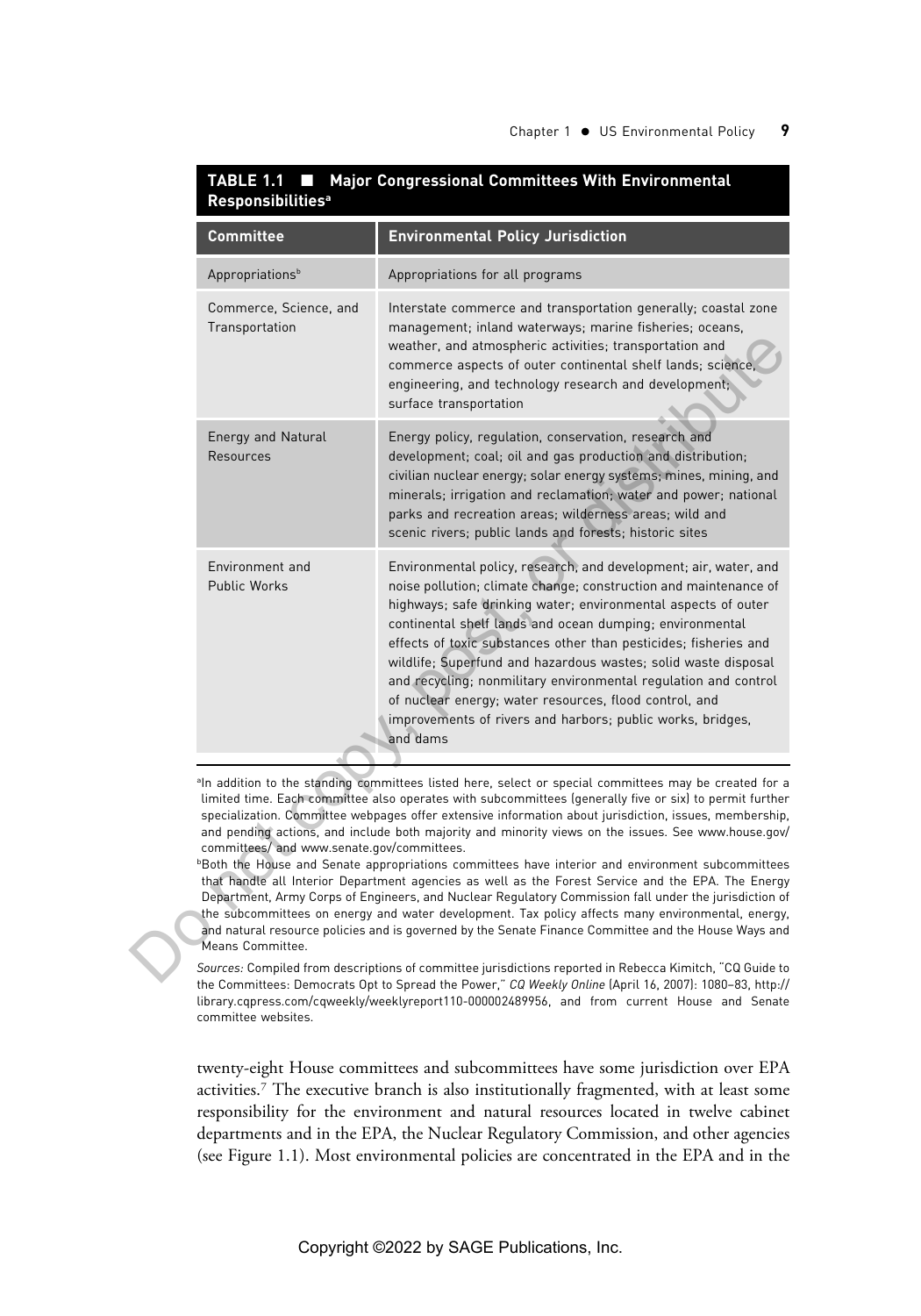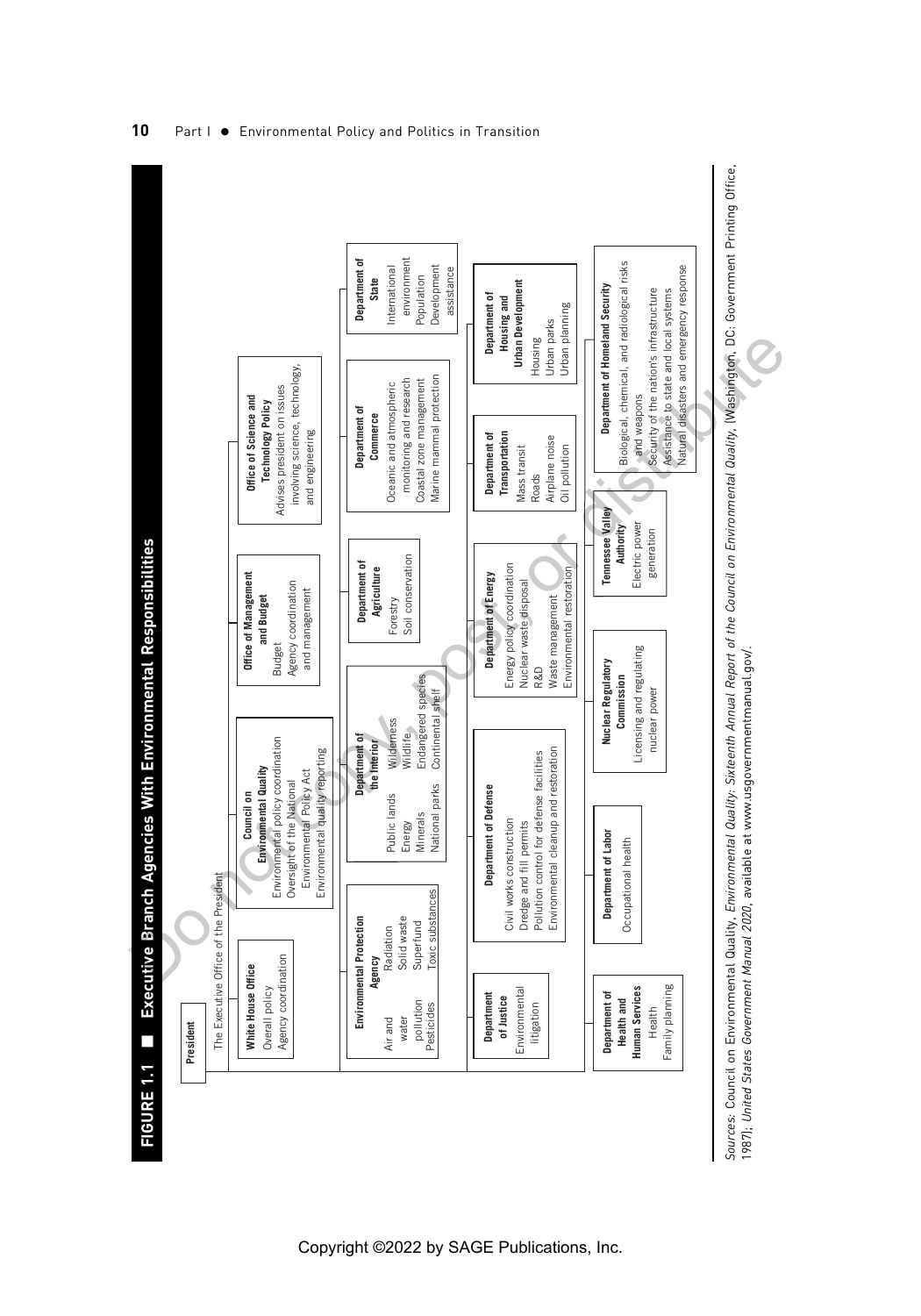Interior and Agriculture Departments; yet the Departments of Energy, Defense, Transportation, and State are increasingly important actors as well. Finally, the more than one hundred federal trial and appellate courts play key roles in interpreting environmental legislation and adjudicating disputes over administrative and regulatory actions (see Chapter 6).

The implications of this constitutional arrangement for policymaking were evident in the early 1980s as Congress and the courts checked and balanced the Reagan administration's efforts to reverse environmental policies of the previous decade. They were just as evident in Barack Obama's presidency when the Republican House of Representatives frequently took strong exception to the president's budget recommendations and proposals for new rules and regulations in the agencies, especially the EPA's efforts to reduce toxic pollution from coal-fired power plants and to restrict release of greenhouse gases linked to climate change. Similarly, during the Trump administration, members of the president's own party often voiced objections to the severity of his proposed budget cuts for environmental programs and scientific research, and routinely rejected them, often increasing science budgets over White House objections (see Chapter 5).8

During the last two decades, the conflict between the two major parties on environmental issues had one striking effect. It shifted attention to the role of the states in environmental policy. As Barry G. Rabe discusses in Chapter 2, the states often have been at the center of the most innovative actions on environmental and energy policy, including climate change, when the federal government remained mired in partisan disputes. By 2020, for example, well over half of the states had adopted some form of climate change policy, particularly to favor use of renewable energy sources, whereas Congress and the White House could reach no agreement on what to do.<sup>9</sup>

Generally, after broad consultation and agreement among diverse interests, both within and outside of the government, divided authority typically produces slow and incremental alterations in public policy. Such political interaction and accommodation of interests enhance the overall legitimacy of the resulting public policies. Over time, however, the cumulative effect often results in disjointed policies that fall short of the ecological or holistic principles of policy design so often touted by environmental scientists, planners, and activists.

Nonetheless, when issues are highly visible or salient, the public is supportive, and political leaders act cohesively, the US political system has proved flexible enough to permit substantial and fairly rapid policy advancement.<sup>10</sup> Quick and bipartisan congressional actions in response to the coronavirus pandemic in spring 2020 is a recent example. As we shall see, this also was the case in the early to mid-1970s, when Congress enacted major changes in US environmental policy, and in the mid-1980s, when Congress overrode objections of the Reagan administration and greatly strengthened policies on hazardous waste and water quality, among others. Passage of the monumental Clean Air Act Amendments of 1990 is an example of the same alignment of forces. With bipartisan support, Congress adopted the act by a margin of 401 to 25 in the House and 89 to 10 in the Senate. Comparable bipartisanship during the mid-1990s produced major changes in the Safe Drinking Water Act and in regulation of pesticide residues in food. In 2005 and 2007, the same kind of bipartisan cooperation allowed Congress to approve new national energy policies and significantly were just as evident in Barade Obama's pesitency when the Republican House Publican Republican increasions and propositor for the various of the particle and the method of the procedure of geodicinal proposito for the met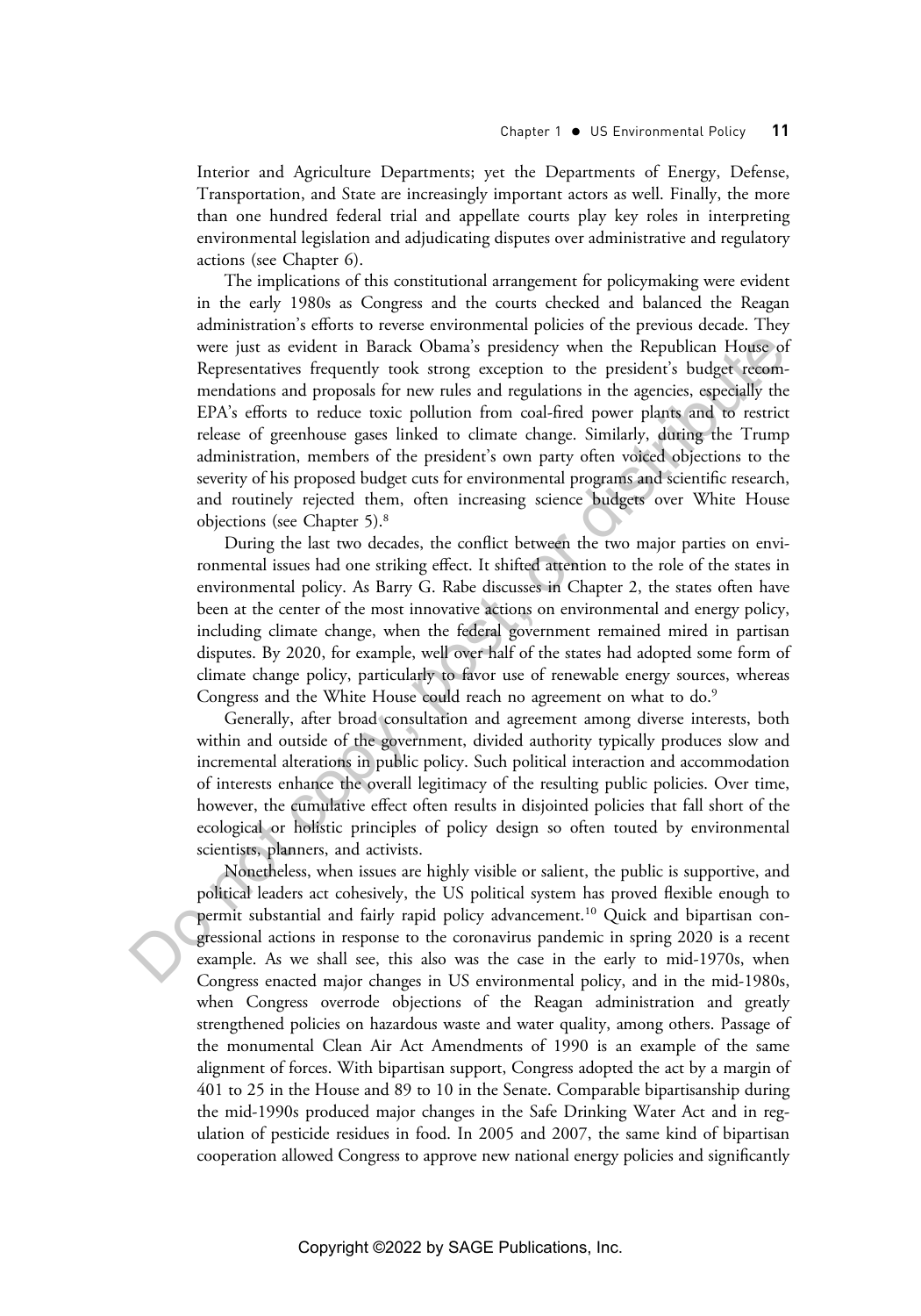expand protection of wilderness areas. In 2016, it also led to approval of major changes to the Toxic Substances Control Act, and in 2019 and 2020 to approval of sweeping land conservation measures (see Chapter 5).

## Policy Processes: Agendas, Streams, and Cycles

Students of public policy have proposed several models for analyzing how issues get on the political agenda, how they are defined or framed, and how they move through the policy processes of government. These theoretical frameworks help us to understand both long-term policy trends and short-term cycles of progressive action and political reaction. One set of essential questions concerns *agenda setting*: How do new problems emerge as political issues that demand the government's attention, if they do achieve such recognition, and how are they defined or framed in the public mind?

For example, why was it so difficult for climate change to gain the attention of policymakers over the years, and why did various policy actors frame the issue so differently and interpret climate science in such disparate ways? Climate change's rise on the political agenda was quite slow, and then it became a significant issue by the 2008 presidential election campaign, only to fade again in prominence as the nation's attention was fixed on the economy and persistently high unemployment. In the 2016 elections, it returned as a prominent issue and was given a central role in the Trump administration as it sought to overturn the core elements in Barack Obama's climate policy (see Chapters 3, 4, 5, and 12).

As the case of climate change illustrates, hurdles almost always must be overcome for an issue to rise to prominence. The issue must first gain societal recognition as a problem, often in response to economic, technological, or social changes. It must be defined or framed as a particular kind of problem, which in turn affects the way possible solutions are developed and whether they are seen as acceptable.<sup>11</sup> Organized interest groups strongly affect this process, as do the media. Finally, governmental policymakers must consider the issue to be salient enough to warrant action. An issue is not likely to reach this latter stage unless conditions are ripe—for example, a triggering event that focuses public opinion sharply, as occurred with the Deepwater Horizon oil spill in the Gulf of Mexico in 2010 and with wildfires in the West in recent years, which reinforced public concern about the effects of climate change.<sup>12</sup> through the policies are of the molecular three distributes in the policies of polygrams and policies in the policies of the policies of the policies of the set of section and policies incerton. One as of exercisation sou

John Kingdon describes this kind of agenda setting as the convergence of three streams of information and activity that flow through the political system at any time: (1) evidence of the existence of problems, (2) available policies to deal with them, and (3) the political climate or willingness to act. Although largely independent of one another, these problem, policy, and political streams can be brought together at critical times when policy entrepreneurs (key activists and policymakers) are able to take advantage of the moment and make the case for policy action.<sup>13</sup>

Once an issue is on the agenda, it must pass through several more stages in the policy process. These stages are often referred to as the *policy cycle*. Although terminology varies, most students of public policy suggest five stages of policy development beyond agenda setting itself. These are (1) *policy formulation* (designing and drafting policy goals and strategies for achieving them, which may involve extensive use of environmental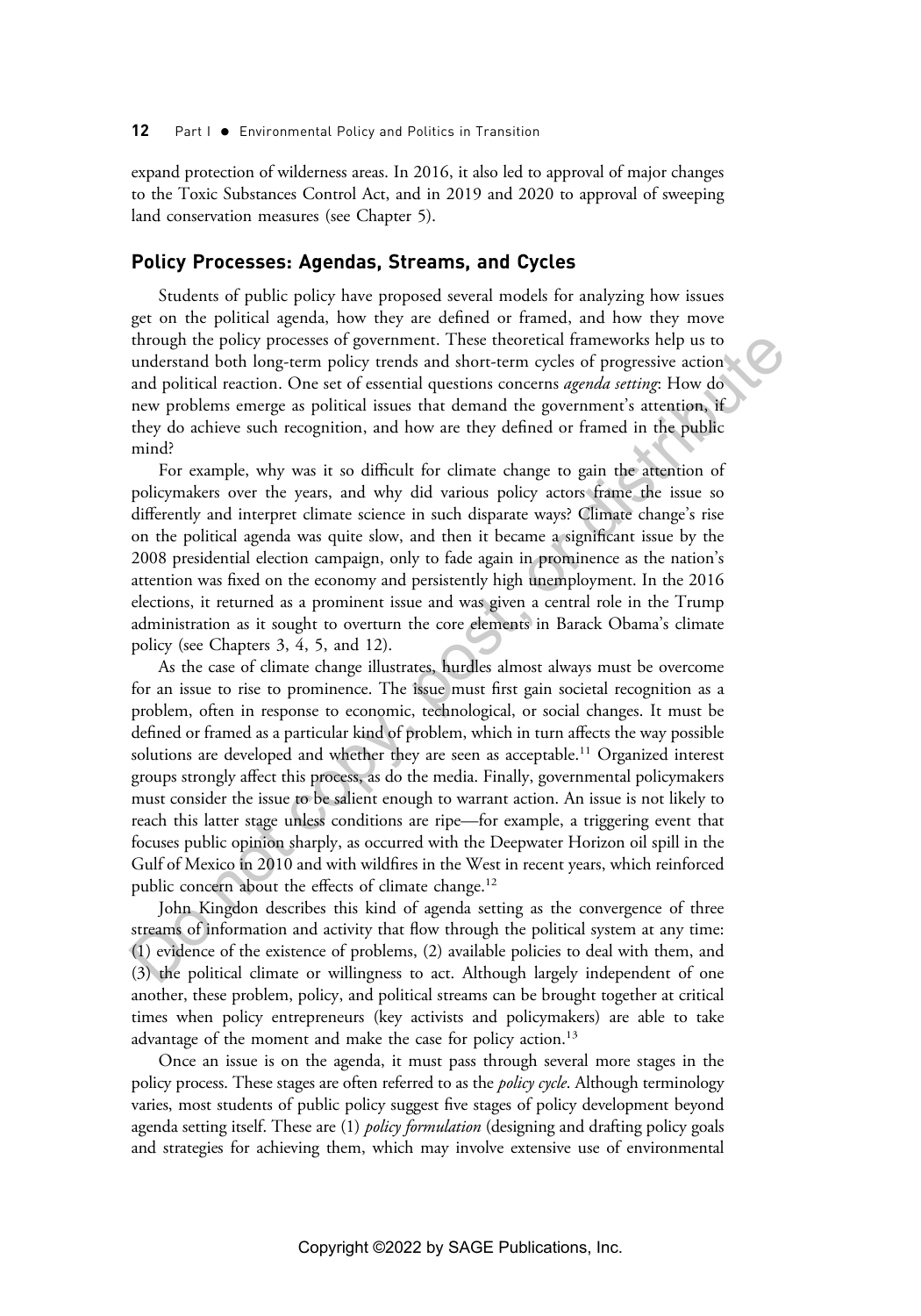science, economics, and policy analysis), (2) policy legitimation (mobilizing political support and formal enactment by law or other means), (3) policy implementation (putting programs into effect through provision of institutional resources such as agency budgets and staffs and making key administrative decisions, such as regulatory advances or retreats, as well as judicial rulings on them), (4) policy evaluation (how well policies are working in terms of meeting their goals at a reasonable cost), and (5) policy change (modifying program goals or the means used to achieve them, or ending programs altogether).14

The policy cycle model is useful because it emphasizes all phases of policymaking. For example, how well a law is implemented by agencies such as the EPA or the Interior Department and how the courts rule on it is as important as the goals and motivations of those who designed and enacted the legislation. The model also suggests the continuous nature of the policy process. No policy decision or solution is final because changing conditions, new information, and shifting opinions will require policy reevaluation and change. Other short-term forces and events, such as presidential or congressional elections or environmental accidents, can profoundly affect the course of policy over its life cycle. Thus, policy at any given time is shaped by the interaction of long-term social, economic, technological, and political forces as well as short-term fluctuations in the political climate. These factors are manifest in the development of environmental policy.

# THE DEVELOPMENT OF ENVIRONMENTAL POLICY FROM THE 1970S TO THE TWENTY-FIRST CENTURY

As implied in the policy cycle model, the history of environmental policy in the United States is not one of steady improvement in human relations with the natural environment. Rather, it has been highly uneven, with significant discontinuities, particularly since the late 1960s. The pace and nature of policy change, as is true for most areas of public policy, reflect the dominant social values at any given time, the saliency of the issues, and the prevailing economic and political conditions.

Sometimes, as was the case in the 1970s, the combination facilitates major advances in environmental policy, and at other times, such as during the early 1980s, early 2000s, and late 2010s, we have periods of reaction and retrenchment. A third possibility, evident in the 2010s during President Obama's second term, is that no political consensus exists on what to do and consequently no major legislative actions take place. Yet, even in times like this, we see governments responding to changing environmental challenges through executive authority, rulemaking in administrative agencies, statelevel actions, and court decisions. These responses were evident both in the Obama administration and in the Trump administration. As noted earlier in the chapter, Trump sought to reverse many Obama initiatives through executive orders and through deep cuts in agency budgets even as Congress resisted those cuts (see Chapters 4 and 5). That is, policy change need not come only through the adoption of new legislation; it can be accomplished through administrative actions as well, and that route to policy change may be preferred when a presidential administration seeks rapid change with minimal public visibility.<sup>15</sup> The policy cost model is used) because it emphasizes all phase of policy<br>places all particles of the product in the UPA of the Bowley Copyramics<br>and Dyapartectic Department of the sample of those who designed add matered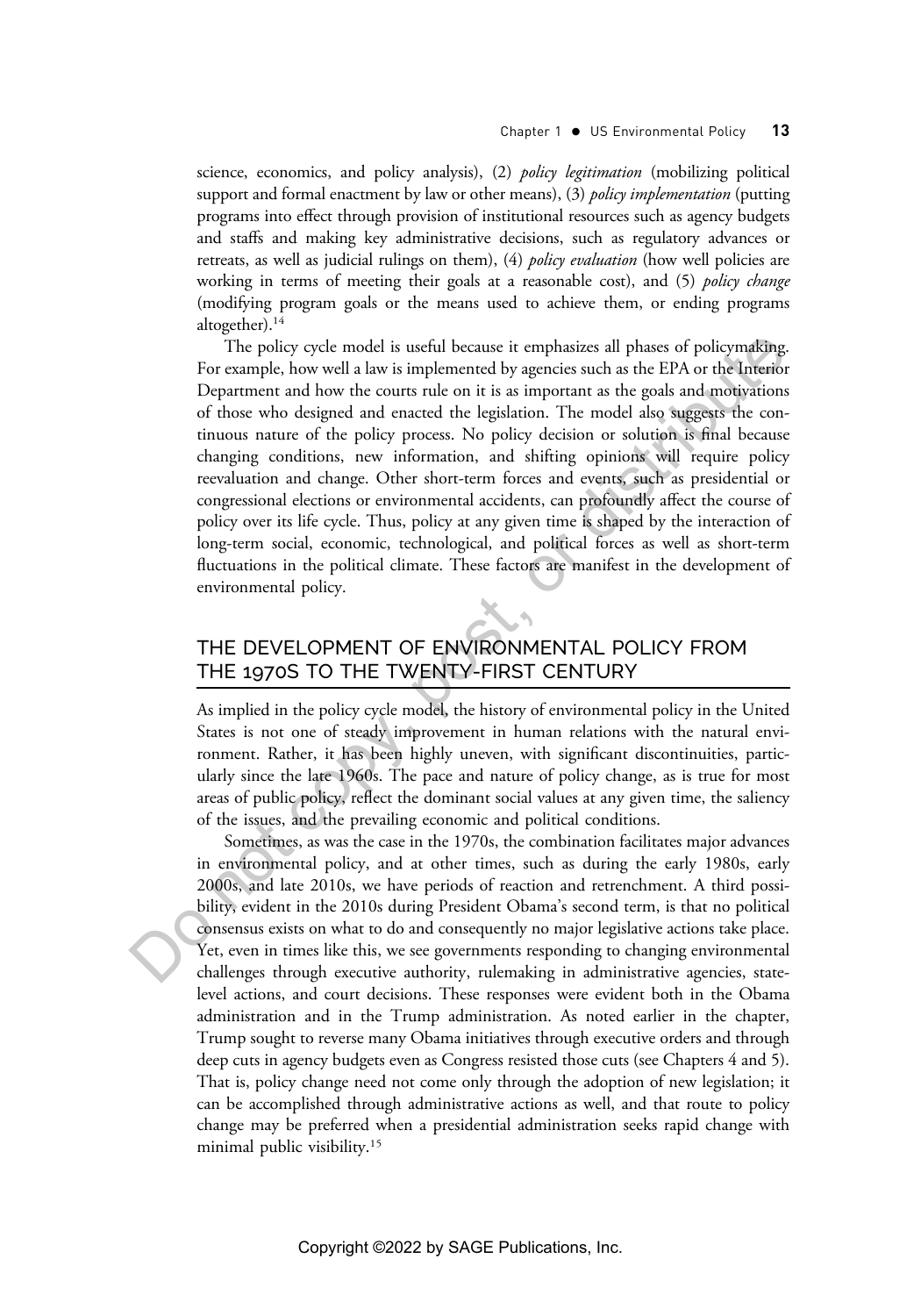Despite these variations in political conditions and policy responses, it is fair to say that since the late 1960s, generally we have seen substantial public support for environmental protection and expanding government authority to act (see Chapter 3).<sup>16</sup> We focus here on the major changes from that time through the middle of the second decade of the twenty-first century, and we discuss the future challenges for environmental politics and policy in the concluding chapter of the book.

## Policy Actions Prior to 1970

Until about 1970, the federal government played a sharply limited role in environmental policymaking—public land management being a major exception to this pattern. For nearly a century, Congress had set aside portions of the public domain for preservation as national parks, forests, grazing lands, recreation areas, and wildlife refuges. The multiple use and sustained yield doctrines that grew out of the conservation movement at the beginning of the twentieth century, strongly supported by President Theodore Roosevelt, ensured that this national trust would contribute to economic growth under the stewardship of the Interior and Agriculture Departments.

Steady progress was also made, however, in managing the lands in the public interest and protecting them from development.<sup>17</sup> After several years of debate, Congress passed the Wilderness Act of 1964 to preserve some of the remaining forestlands in pristine condition, "untrammeled by man's presence." At the same time, it approved the Land and Water Conservation Fund Act of 1965 to fund federal purchases of land for conservation purposes and the Wild and Scenic Rivers Act of 1968 to protect selected rivers with "outstandingly remarkable features," including biological, scenic, and cultural value.18

During the mid-1960s, the United States also began a major effort to reduce world population growth in developing nations through financial aid for foreign population programs, chiefly voluntary family planning and population research. President Lyndon B. Johnson and congressional sponsors of the programs tied them explicitly to a concern for "growing scarcity in world resources."<sup>19</sup>

Despite this longtime concern for resource conservation and land management, and the new interest in population and development issues, federal environmental policy was only slowly extended to the control of industrial pollution and human waste. Air and water pollution were long considered to be strictly local or state matters, and they were not high on the national agenda until around 1970. In a very early federal action, the Refuse Act of 1899 required individuals who wanted to dump refuse into navigable waters to obtain a permit from the Army Corps of Engineers; however, the agency largely ignored the pollution aspects of the act.<sup>20</sup> After World War II, policies to control the most obvious forms of pollution were gradually developed at the local, state, and federal levels, although some of the earliest local actions to control urban air pollution date back to the 1880s and the first limited state actions to the 1890s. Until about 1970, the federal government played a sharply limited role in environment Delyrnsidng – public alon amagement being a major exception to due to mean a national park, forests, gezing lands, consisting the parte

By the late 1940s and 1950s, we see the forerunners of contemporary air and water pollution laws. For example, the federal government began assisting local authorities in building sewage treatment plants and initiated a limited program for air pollution research. Following the Clean Air Act of 1963 and amendments to the Water Pollution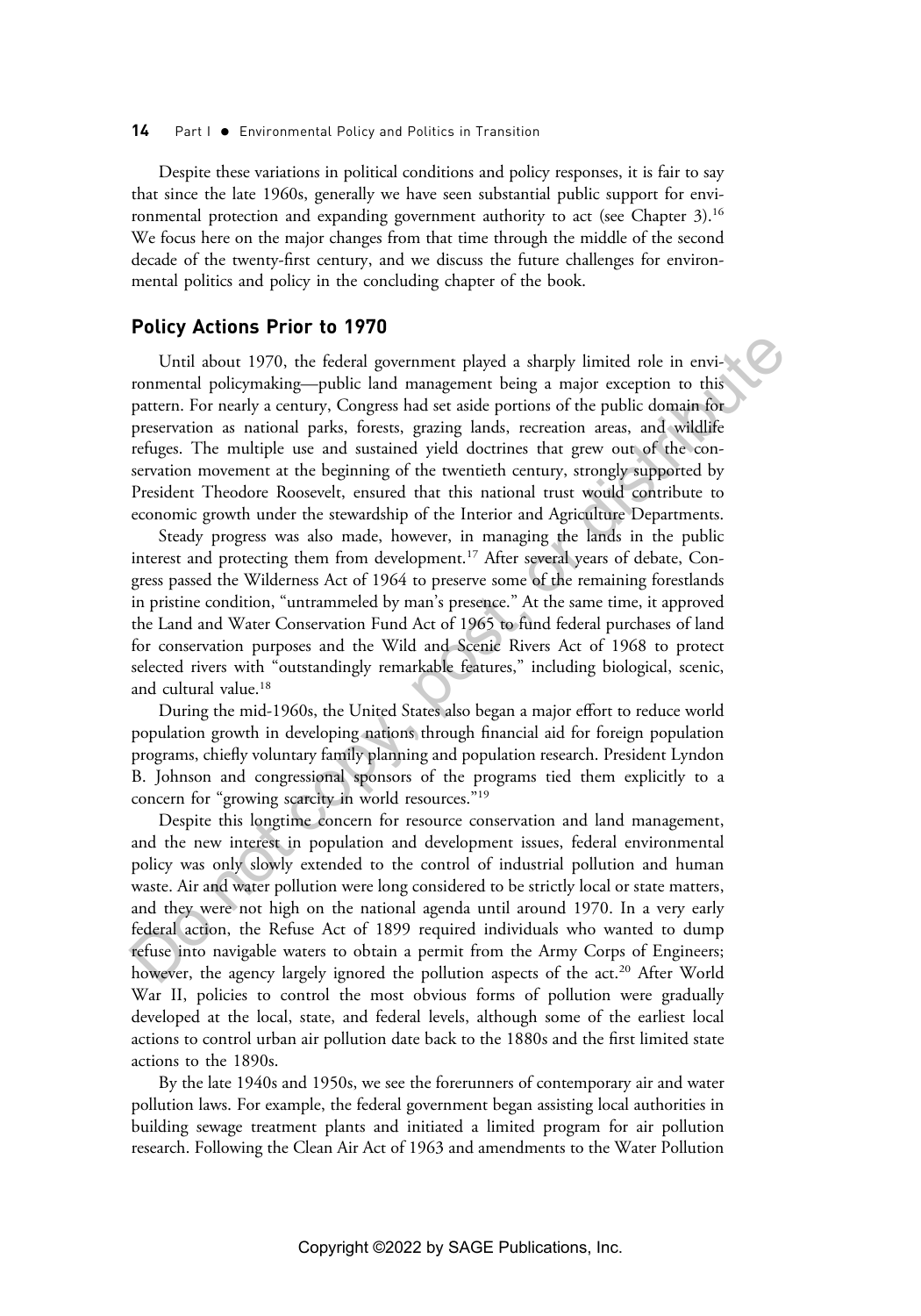Control Act of 1948, Washington began prodding the states to set pollution abatement standards and to formulate implementation plans based on federal guidelines.<sup>21</sup>

# Agenda Setting for the 1970s

The first Earth Day was April 22, 1970. Nationwide "teach-ins" about environmental problems demonstrated the environment's new place on the nation's social and political agendas. With an increasingly affluent and well-educated society placing new emphasis on the quality of life, concern for environmental protection grew apace and was evident across the population, if not necessarily to the same degree among all groups.22 The effect was a broadly based public demand for more vigorous and comprehensive federal action to prevent environmental degradation. In an almost unprecedented fashion, a new environmental policy agenda rapidly emerged. Policymakers viewed the newly salient environmental issues as politically attractive, and they eagerly supported tough new measures, even when the full impacts and costs were unknown. As a result, laws were quickly enacted and implemented throughout the 1970s but with a growing concern over their costs and effects on the economy and an increasing realization that administrative agencies at all levels of government often lacked the capacity to assume their new responsibilities. emphasis on the quality diffe. concent for environmental potection grow appear. The effect was a bondly based public demand for more vigorous and environment propaga.<sup>22</sup> line effect was a bondly based public demand for m

Congress set the stage for the spurt in policy innovation at the end of 1969 when it passed the National Environmental Policy Act (NEPA). The act declared that

it is the continuing policy of the Federal Government, in cooperation with State and local governments, and other concerned public and private organizations, to use all practicable means and measures, including financial and technical assistance, in a manner calculated to foster and promote the general welfare, to create and maintain conditions under which man and nature can exist in productive harmony, and fulfill the social, economic, and other requirements of present and future generations of Americans.23

The law required detailed environmental impact statements for nearly all major federal actions and established the Council on Environmental Quality to advise the president and Congress on environmental issues. President Richard Nixon then seized the initiative by signing NEPA as his first official act of 1970 and proclaiming the 1970s as the "environmental decade." In February 1970, he sent a special message to Congress calling for a new law to control air pollution. The race was on as the White House and congressional leaders vied for environmentalists' support.

## Policy Escalation in the 1970s

By the spring of 1970, rising public concern about the environment galvanized the 91st Congress (1969–1971) to action. Sen. Edmund Muskie, D-Maine, the then leading Democratic hopeful for the presidential nomination in 1972, emerged as the dominant policy entrepreneur for environmental protection issues. As chair of what is now called the Senate Environment and Public Works Committee, he formulated proposals that went well beyond those favored by the president. Following a process of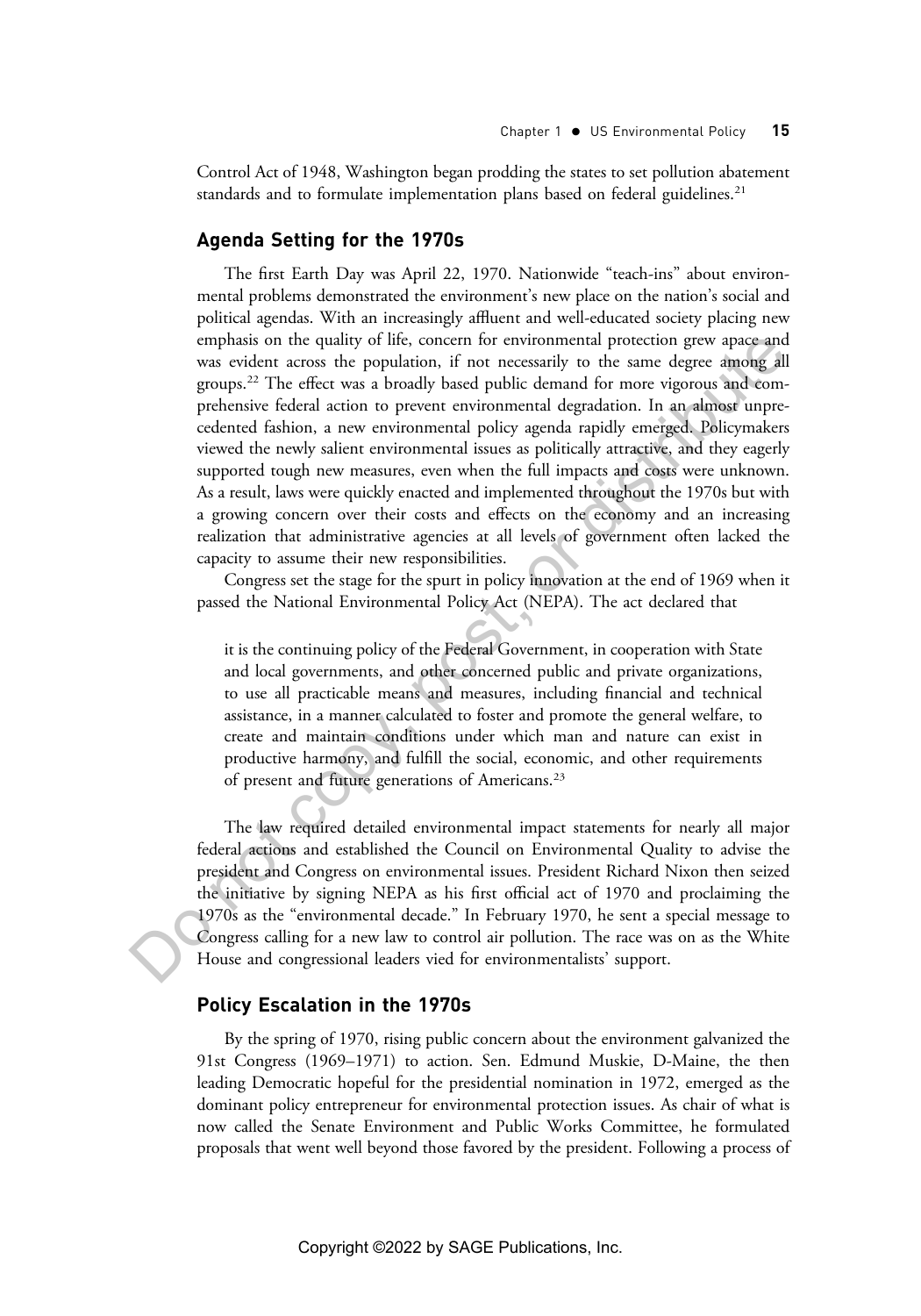policy escalation, both houses of Congress approved the stronger measures and set the tone of environmental policymaking for much of the 1970s. Congress had frequently played a more dominant role than the president in initiating environmental policies, and that pattern continued in the 1970s. This was particularly so when the Democratic Party controlled Congress during the Nixon and Ford presidencies. Although support for environmental protection was bipartisan during this era, Democrats provided more leadership on the issue in Congress and were more likely to vote for strong environmental policy provisions than were Republicans.<sup>24</sup>

The increase in new federal legislation in the next decade was truly remarkable, especially since, as we noted earlier, policymaking in US politics usually takes place through incremental change. Appendix 1 lists the major environmental protection and natural resource policies enacted from 1969 to 2020. They are arranged by presidential administration primarily to show a pattern of significant policy development throughout the period, not to attribute chief responsibility for the various laws to the president.

These landmark measures covered air and water pollution control (the latter enacted in 1972 over a presidential veto), pesticide regulation, endangered species protection, control of hazardous and toxic chemicals, ocean and coastline protection, improved stewardship of public lands, requirements for the restoration of strip-mined lands, the setting aside of more than one hundred million acres of Alaskan wilderness for varying degrees of protection, and the creation of a "Superfund" (in the Comprehensive Environmental Response, Compensation, and Liability Act, or CERCLA) for cleaning up toxic waste sites. Nearly all of these policies reflected a conviction that the federal government must have enough authority to compel polluters and resource users to adhere to demanding national pollution control standards and new decision-making procedures that ensure responsible use of natural resources. There were other signs of commitment to environmental policy goals as Congress and a succession of presidential administrations (through Jimmy Carter's term) cooperated on land conservation issues, such as wilderness protection, national parks, and wildlife refuges. Throughout the 1970s, the Land and Water Conservation Fund, financed primarily through royalties from offshore oil and gas leasing, was used to purchase additional private land for park development, wildlife refuges, and national forests. The interast in new federal gladiton in the next decade was truly emraticable, and the analysis of the matrical by the matrice of the matrice of the matrice of the matrice of the matrice of the matrice of the matrice of t

Congress maintained its strong commitment to environmental policy throughout the 1970s, even as the salience of these issues for the public seemed to wane. For example, it revised the Clean Air Act of 1970 and the Clean Water Act of 1972 through amendments approved in 1977. Yet, by the end of the Carter administration, concerns over the impact of environmental regulation on the economy and specific objections to implementation of the new laws, particularly the Clean Air Act, began creating a backlash.

## Political Reaction in the 1980s

The Reagan presidency brought to the federal government a markedly different environmental policy agenda (see Chapter 4). Virtually all environmental protection and resource policies enacted during the 1970s were reevaluated in light of the president's desire to reduce the scope of government regulation, shift responsibilities to the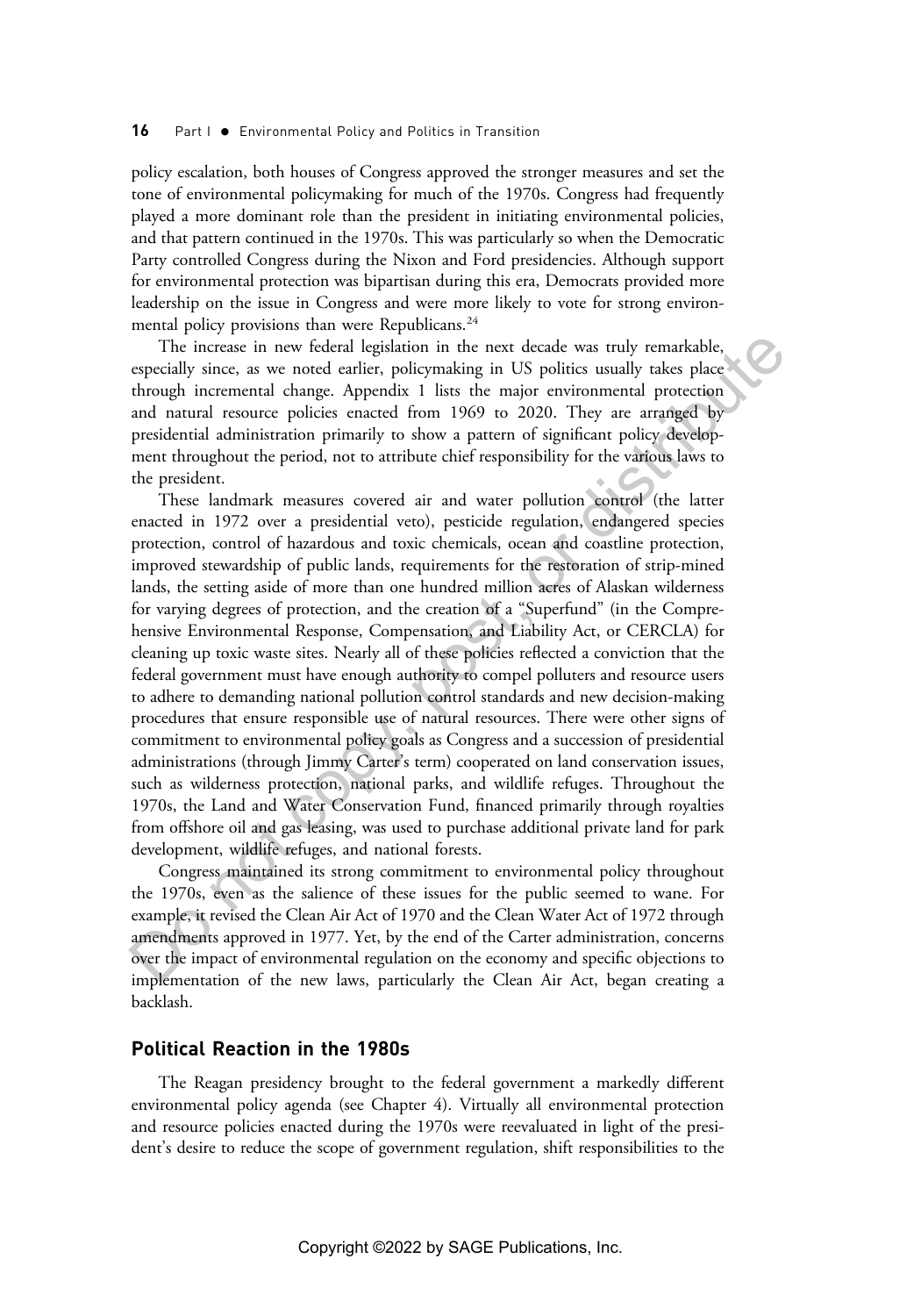states, and depend more on the private sector. Whatever the merits of Reagan's new policy agenda, it was put into effect through a risky strategy that relied on ideologically committed presidential appointees to the EPA and the Agriculture, Interior, and Energy Departments and on sharp cutbacks in budgets for environmental programs.<sup>25</sup>

Congress initially cooperated with Reagan, particularly in approving budget cuts, but it soon reverted to its accustomed defense of existing environmental policy, frequently criticizing the president's management of the EPA and the Interior Department under Anne Gorsuch (later Burford) and James Watt, respectively; both Burford and Watt were forced to resign by the end of 1983. Among Congress's most notable achievements of the 1980s were its strengthening of the Resource Conservation and Recovery Act (Hazardous and Solid Waste Amendments, 1984); the enactment of the Superfund Amendments and Reauthorization Act (1986), which toughened the act and also established the federal Toxics Release Inventory (TRI); and amendments to the Safe Drinking Water Act (1986) and the Clean Water Act (1987; see Appendix 1 for a list of major federal environmental laws from 1969 to 2020).

As we discuss later in this chapter, budget cuts and the loss of capacity in environmental institutions took a serious toll during the 1980s. Yet even the determined efforts of a popular president could not halt the advance of environmental policy. Public support for environmental improvement, the driving force for policy development in the 1970s, increased markedly during Reagan's presidency and represented the public's stunning rejection of the president's agenda.26 Paradoxically, Reagan strengthened environmental forces in the nation. Through his lax enforcement of pollution laws and prodevelopment resource policies, he created political issues around which national and grassroots environmental groups could organize. These groups appealed successfully to a public that was increasingly disturbed by the health and environmental risks of industrial society and by threats to ecological stability. As a result, membership in national environmental groups soared, and new grassroots organizations developed, creating further political incentives for environmental activism at all levels of government.<sup>27</sup> Watt were forced to reside the red 1988. Anong Congres's more prophelical conditions, and the section of the section of the section of the section spectra section spectra sections, the congression and Solar American and R

By the fall of 1989, there was little mistaking congressional receptivity to continuing the advance of environmental policy into the 1990s. Especially in his first 2 years as president, George H. W. Bush was eager to adopt a more positive environmental policy agenda than his predecessor; this eagerness was particularly evident in his support for the demanding Clean Air Act Amendments of 1990. Bush's White House, however, was deeply divided on environmental issues for both ideological and economic reasons.

# SEEKING NEW POLICY DIRECTIONS: FROM THE 1990S TO THE TWENTY-FIRST CENTURY

Environmental issues received considerable attention during the 1992 presidential election campaign. Bush, running for reelection, criticized environmentalists as extremists who were putting Americans out of work. The Democratic candidate, Bill Clinton, took a far more supportive stance on the environment, symbolized by his selection of Sen. Al Gore, D-Tennessee, as his running mate. Gore was the author of a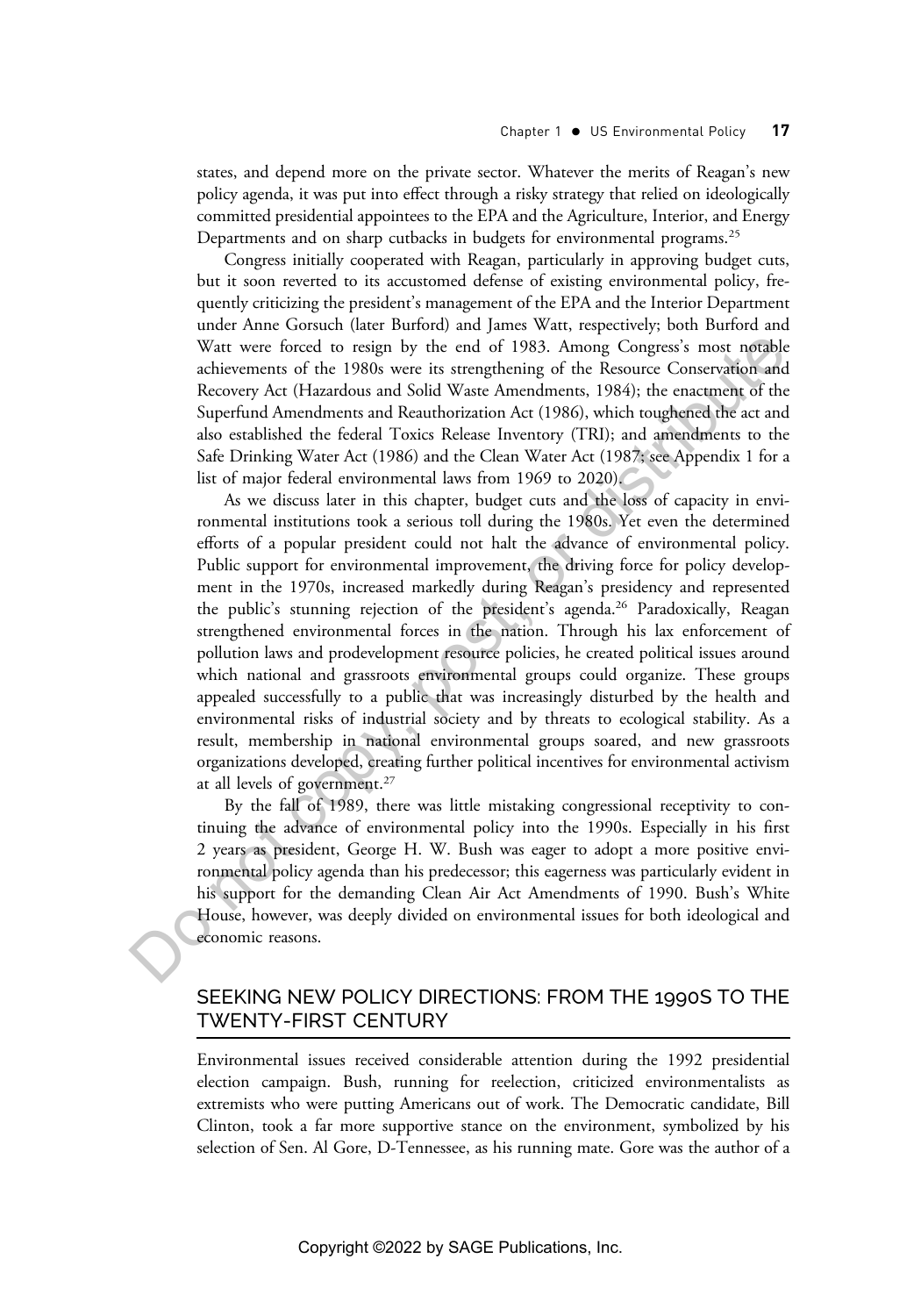best-selling book, Earth in the Balance, and had one of the strongest environmental records in Congress.

Much to the disappointment of environmentalists, Clinton exerted only sporadic leadership on the environment throughout his two terms in office. However, he and Gore quietly pushed an extensive agenda of environmental policy reform as part of their broader effort to "reinvent government," making it more efficient and responsive to public concerns. Clinton was also generally praised for his environmental appointments and for his administration's support for initiatives such as the restoration of the Florida Everglades and other actions based on new approaches to ecosystem management. Clinton reversed many of the Reagan- and Bush-era executive actions that were widely criticized by environmentalists, and he favored increased spending on environmental programs, alternative energy and conservation research, and international population policy.

Clinton also earned praise from environmental groups when he began speaking out forcefully against the antienvironmental policy decisions of Republican Congresses (see Chapters 4 and 5), for his efforts through the President's Council on Sustainable Development to encourage new ways to reconcile environmental protection and economic development, and for his "lands legacy" initiatives.<sup>28</sup> Still, Clinton displeased environmentalists as often as he gratified them.

The environmental policy agenda of George W. Bush's presidency is addressed in Chapter 4 and at points throughout the rest of the book, as are actions taken during Barack Obama's presidency from January 2009 through January 2017. As widely expected from statements Bush made on the campaign trail and from his record as governor of Texas, he and his cabinet departed significantly from the positions of the Clinton administration. The economic impact of environmental policy emerged as a major concern, and the president gave far more emphasis to economic development than he did to environmental protection or resource conservation.

Like his father, Bush recognized the political reality of popular support for environmental protection and resource conservation. Yet as a conservative Republican, he was also inclined to represent the views of the party's core constituencies, particularly industrial corporations and timber, mining, agriculture, and oil interests. He drew heavily from those constituencies, as well as from conservative ideological groups, to staff the EPA and the Interior, Agriculture, and Energy Departments, filling positions with what the press termed industry insiders, a practice that reappeared by 2017 in the Trump administration.<sup>29</sup> In addition, Bush sought to further reduce the burden of environmental protection through the use of voluntary, flexible, and cooperative programs and to transfer to the states more responsibility for the enforcement of federal laws. Bush also withdrew the United States from the Kyoto Protocol on global climate change, significantly weakening US leadership on global environmental issues. Everglades and other actions based on mew approaches to ecosystem management.<br>Clinton reveredely coincide the Reagan- and Busb-en executive actions that were widely critically by environmentalists, and he forvered increas

The administration's tendency to minimize environmental concerns was equally clear in its 2001 proposal for a national energy policy (which concentrated on the increased production of fossil fuels) and, throughout Bush's two terms, in many decisions on clean air rules, water quality standards, mining regulations, and the protection of national forests and parks, decisions that were widely denounced by environmentalists.30 Many of these decisions received considerably less media coverage than might have been expected. In part, this neglect appeared to reflect the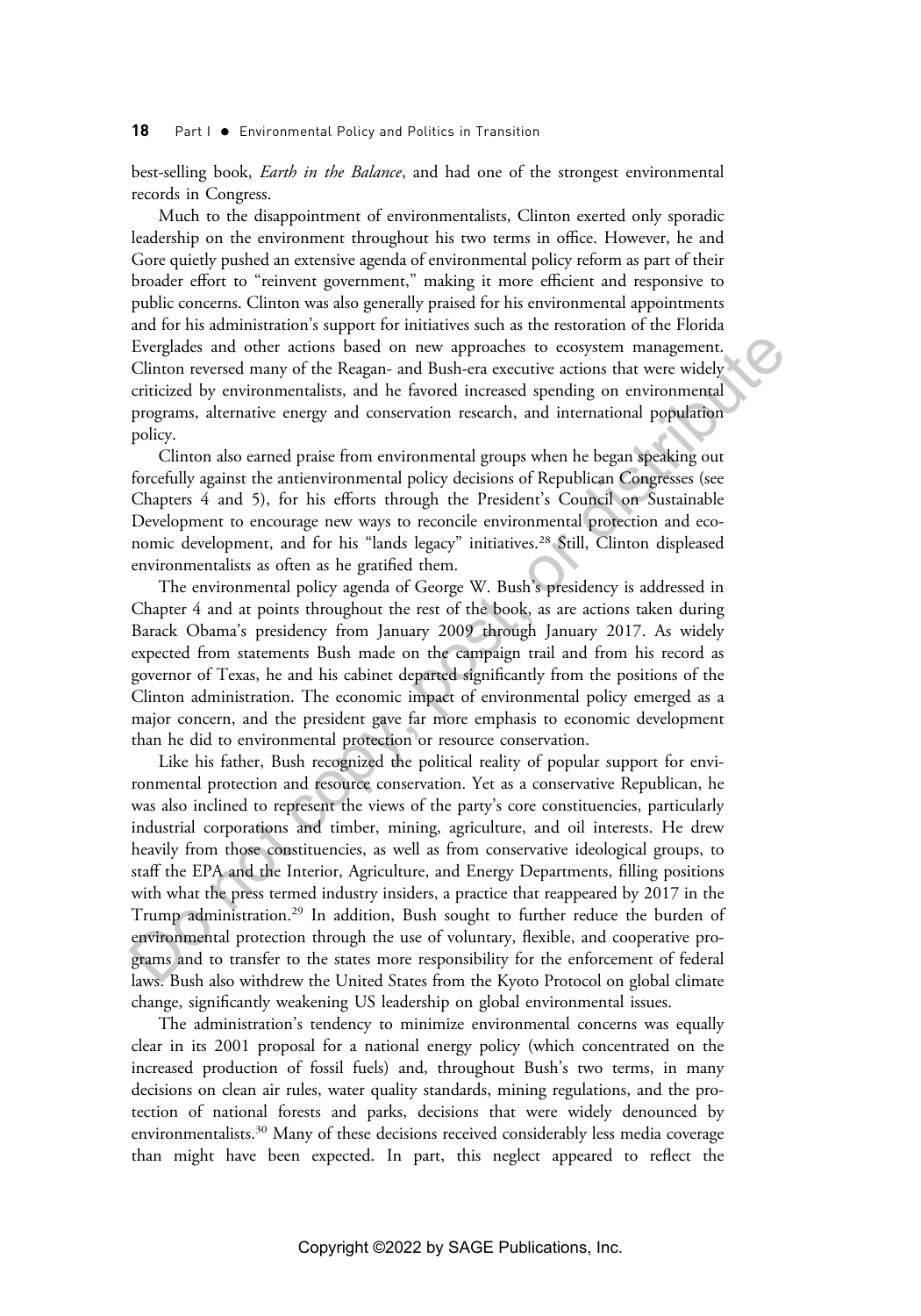administration's strategy of keeping a low profile on potentially unpopular environmental policy actions, a pattern that also was evident in the Trump administration from 2017 through 2020. But President Bush benefited further from the sharply altered political agenda after the terrorist attacks of September 11, 2001, as well as from the decision in 2003 to invade Iraq.<sup>31</sup>

Barack Obama's environmental policy priorities and actions are described in some detail in Chapter 4 and in many of the chapters that follow. Hence, we leave much of that appraisal until later in the volume. However, we address budgetary and administrative changes during the Obama presidency in the next section as well as comparable changes in budgets, institutions, and staffing in the Trump administration.

## BUDGETS AND POLICY IMPLEMENTATION

In this review of environmental policy development since 1970, we have highlighted the adoption of landmark policies and the political conflicts that shaped them. Another part of this story is the changes over time in budgetary support for the agencies responsible for implementing the policies.

Agency budgets are an important part of institutional capacity, which in turn affects the degree to which public policies might help to improve environmental quality. Although spending more money hardly guarantees policy success, substantial budget cuts can significantly undermine established programs and hinder the achievement of policy goals. For example, the massive reductions in environmental funding during the 1980s had long-term adverse effects on the government's ability to implement environmental policies. Equally sharp budget cuts proposed by Congress in the mid- to late 1990s, by the Bush administration in the 2000s, and by the Trump administration from 2017 through 2020.

Changes since the 1980s in budgetary support for environmental protection merit brief comment here. The appendices offer more detail. In constant 2020 dollars (that is, adjusting for inflation), the total spending authorized by the federal government for natural resource and environmental programs was about 27 percent higher in 2020 than it was in 1980 (see Appendix 4). However, in some program areas reflecting the core functions of the EPA, such as pollution control and abatement, spending declined substantially (about 32 percent) from 1980 to 2020, in constant dollars. In contrast, spending on conservation and land management rose appreciably between 1980 and 2020, more than tripling, again in constant dollars. For most budget categories, spending decreased during the 1980s before recovering under the administrations of George H. W. Bush and Bill Clinton, and to some extent under George W. Bush and Barack Obama. A notable exception, other than the case of pollution control, is spending on water resources, where the phaseout of federal grant programs resulted in a significant decline in expenditures between 1980 and 2010 before recovering somewhat by 2020; overall, spending dropped by about 17 percent between 1980 and 2020. istrative changes during the Obama presidency in the nost section as well as comparible changes in budgets, incriturions, and starfing in the Trump administration.<br>
BUDGETS AND POLICY IMPLEMENTATION<br>
In this recieve of co

Even when the budget picture was improving, most agencies faced important fiscal challenges. Agencies' legal responsibilities rose substantially under environmental policies approved between the 1970s and 2020, and the agency staffs often found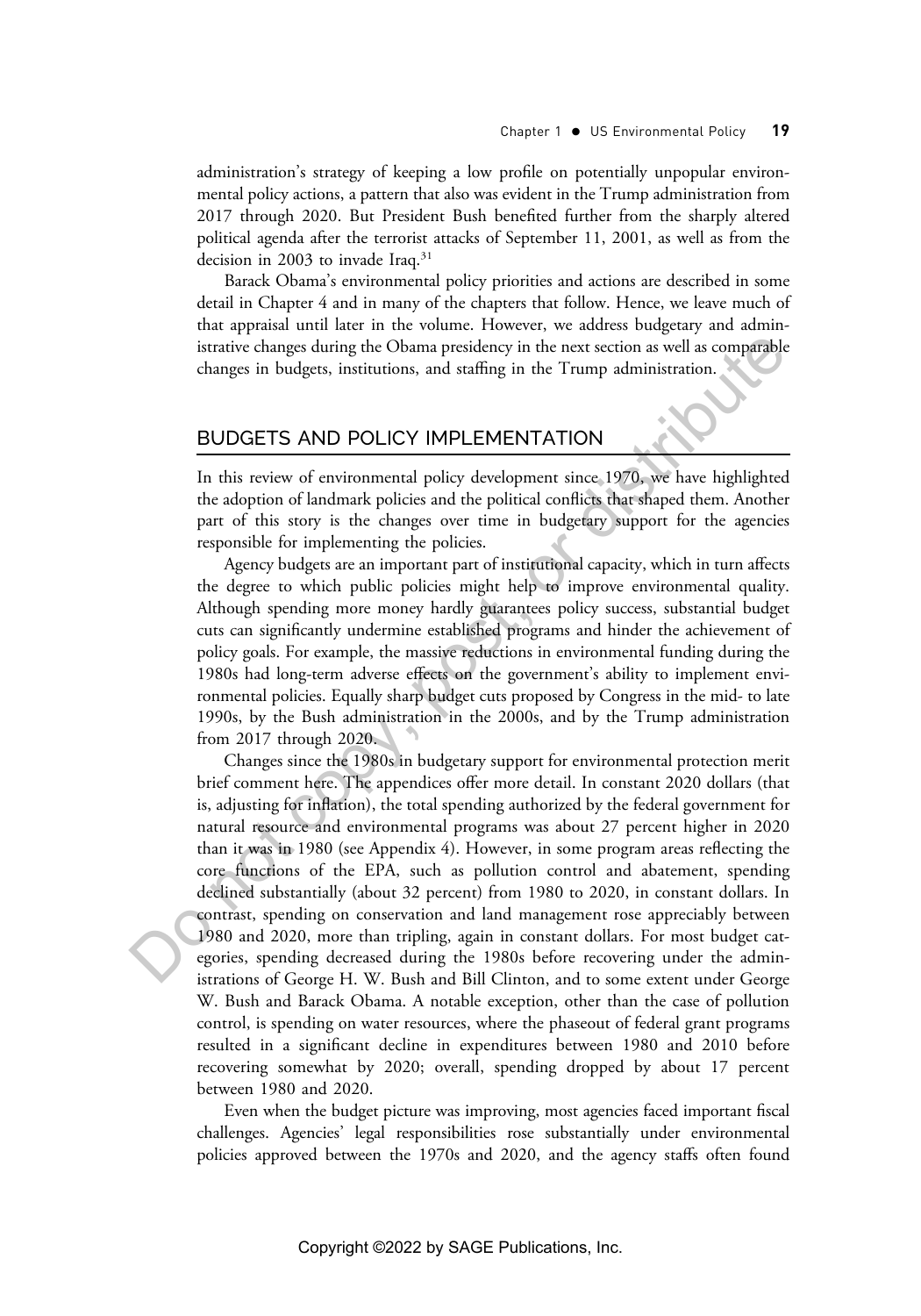themselves with insufficient resources to implement new policies fully and to achieve the environmental quality goals they embodied.

These constraints can be seen in the budgets and staffs of selected environmental and natural resource agencies. For example, in constant dollars, the EPA's operating budget as we calculate it (the EPA determines it somewhat differently) was only a little higher in 2020 than it was in 1980, despite the many new duties Congress gave the agency during this period (see Appendix 2). The agency's budget authority rose from 2000 to 2010, enjoying a big boost in Obama's first year in office. It then declined in 2011, rose modestly to \$10.8 billion in 2012, but declined again in his last few years in office, ending at \$8.3 billion in proposed spending in fiscal year 2017.

In early 2017, the Trump administration proposed a 31 percent cut from this level of funding, including a 26 percent cut in the environmental program and management budget. However, Congress approved a budget agreement that year that included only a 1 percent cut in EPA's budget and no further reduction in its staff. The administration proposed similar agency budget cuts in succeeding years, with much the same result. By fiscal year 2019, EPAs reported that its budget stood at \$8.85 billion, and for fiscal year 2020 at an estimated \$9.1 billion. The Trump administration proposed for fiscal year 2021 that it be reduced by 26 percent to \$6.7 billion, a level that Congress once again is likely to reject.  $32$ 2011, rose modely to \$10.8 billion in 2021, but declined again in his last few years in the relay 2012, the Urany administration proposed a 31 percent cut from this loved<br>of finding, including a 26 percent cut in the envi

The EPA's staff grew by a greater percentage than its budget, rising from slightly fewer than 13,000 in 1980, the last year of the Carter administration, to around 17,360 by 2011; however, the agency saw its staff decline substantially after 2011; by 2016, the fiscal year 2017 budget, it stood at about  $15,400$ .<sup>33</sup> Most other agencies saw a decrease in staff from 1980 through 2010, some remained at about the same level, and a few enjoyed an increase in staff size (see Appendix 3).

The Trump White House proposed a large reduction in the EPA's staff of some 2,500 people below its modern low point in 2016, as the administration sought to diminish the agency's role in environmental protection significantly and turn over many of its responsibilities to the states. As noted, however, Congress did not go along fully. Even so, by 2019, EPA staff levels had declined to about 14,000, a level not seen since the late 1980s. The administration's fiscal year 2021 budget proposal put the desired staffing much lower yet, at  $12{,}610{,}^{34}$  For the near term, it seems likely that both budgets and staffing levels will remain at their present levels, which almost certainly will continue to adversely affect the capacity of the agency to achieve the objectives set out for it by Congress.

# IMPROVEMENTS IN ENVIRONMENTAL QUALITY

It is difficult, both conceptually and empirically, to measure the success or failure of environmental policies.<sup>35</sup> Yet one of the most important tests of any public policy is whether it achieves its stated objectives. For environmental policies, we should ask if air and water quality are improving, hazardous waste sites are being cleaned up, and biological diversity is protected adequately. Almost always, we also want to know what these improvements cost, not just to government, but for society as a whole. There is no simple way to answer those questions, and it is important to understand why that is, even if some limited responses are possible.36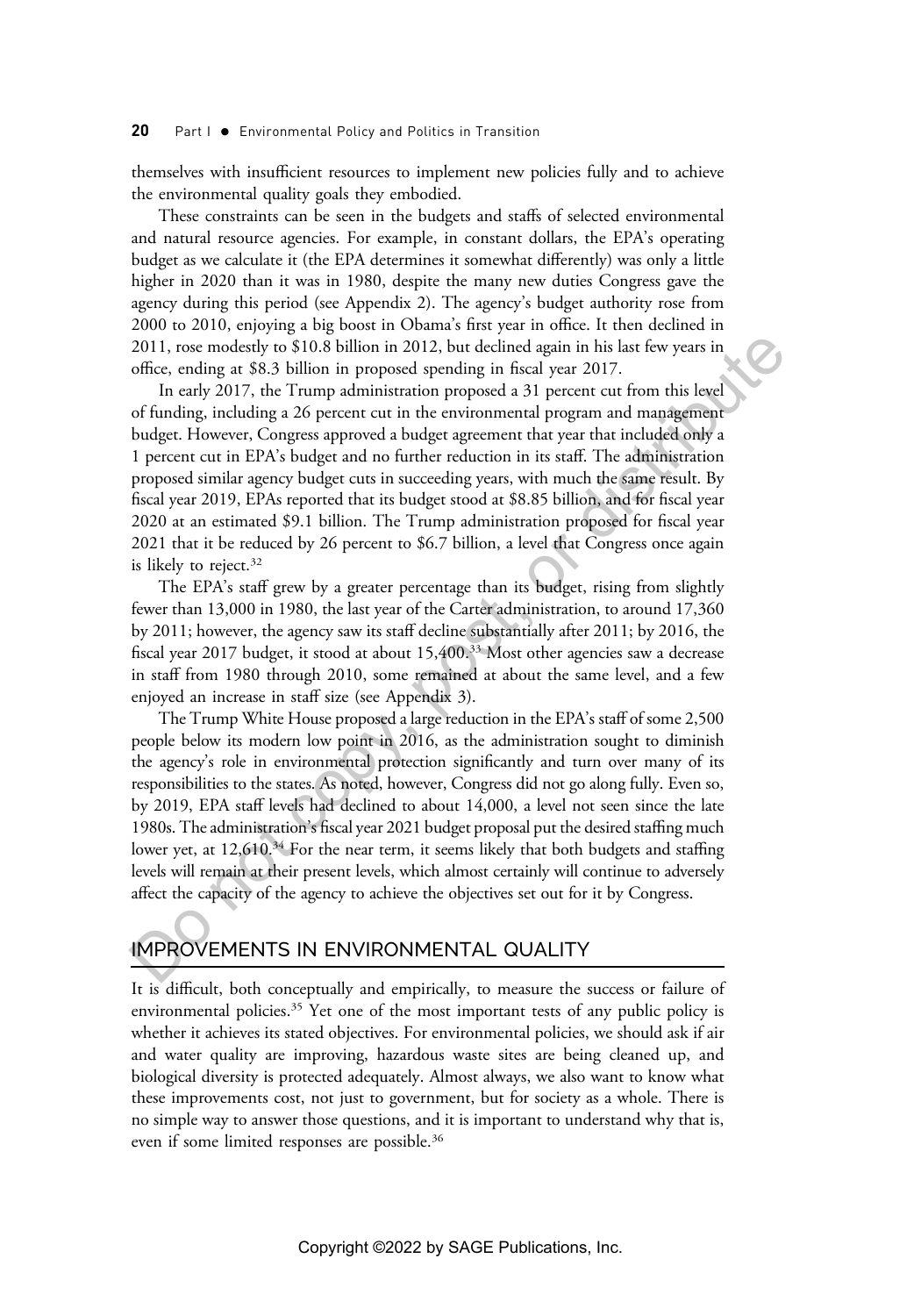# Measuring Environmental Conditions and Trends

Environmental policies entail long-term commitments to broad social values and goals that are not easily quantified. Short-term and highly visible costs are easier to measure than long-term, diffuse, and intangible benefits, and these differences often lead to intense debates over the value of environmental programs. For example, should the EPA toughen air quality standards to reduce adverse health effects or hold off out of concern for the economic impacts of such a move (see Chapter 7)? The answer often seems to depend on which president sits in the White House and how sensitive the EPA is to public concerns over the relative benefits and costs.

Variable and often unreliable monitoring of environmental conditions and inconsistent collection of data over time also make it difficult to assess environmental trends. The time period selected for a given analysis can affect the results, and many scholars discount some data collected prior to the mid-1970s as unreliable. One thing is certain, however. Evaluation of environmental policies depends on significant improvements in monitoring and data collection at both state and federal levels. With better and more appropriate data, we should be able to speak more confidently in the future about policy successes and failures. Of course, any such judgments require that policymakers examine the data objectively and evaluate programs on the evidence as opposed to acting on ideological leanings. This assumption is difficult to make today as scientific data and professional expertise are not necessarily valued as consistently by policymakers and other political actors as both were previously. semn to depend on which predicts in the Which Foucas and how sensitive from the solution of the solution of the solution of the solution of the computer increasion of the constrained contribute increase increasion of the

In the meantime, scientists and pundits continue to debate whether environmental conditions are deteriorating or improving, and for what reasons. Many state-of-theenvironment reports that address such conditions and trends are issued by government agencies and environmental research institutes. For the United States, EPA and other agency reports, discussed below, are available online and offer authoritative data. Not surprisingly, interpretations of the data may differ. For instance, critics of environmental policy tend to cite statistics that show rather benign conditions and trends (and therefore little reason to favor public policies directed at them), whereas most environmentalists focus on what they believe to be indicators of serious environmental decline and thus a justification for government intervention. The differences sometimes become the object of extensive media coverage and public debate.

Despite the many limitations on measuring environmental conditions and trends accurately, it is nevertheless useful to examine selected indicators of environmental quality. They tell us at least something about what we have achieved or failed to achieve after nearly five decades of national environmental protection policy. We focus here on a brief overview of trends in air quality, greenhouse gas emissions, water quality, toxic chemicals and hazardous wastes, and natural resources.37

## Air Quality

Perhaps the best data on changes in the environment can be found for air quality, even if disagreement exists over which measures and time periods are most appropriate. The EPA estimates that, between 1970 and 2018, aggregate emissions of the six principal, or criteria, air pollutants decreased by 74 percent even while the nation's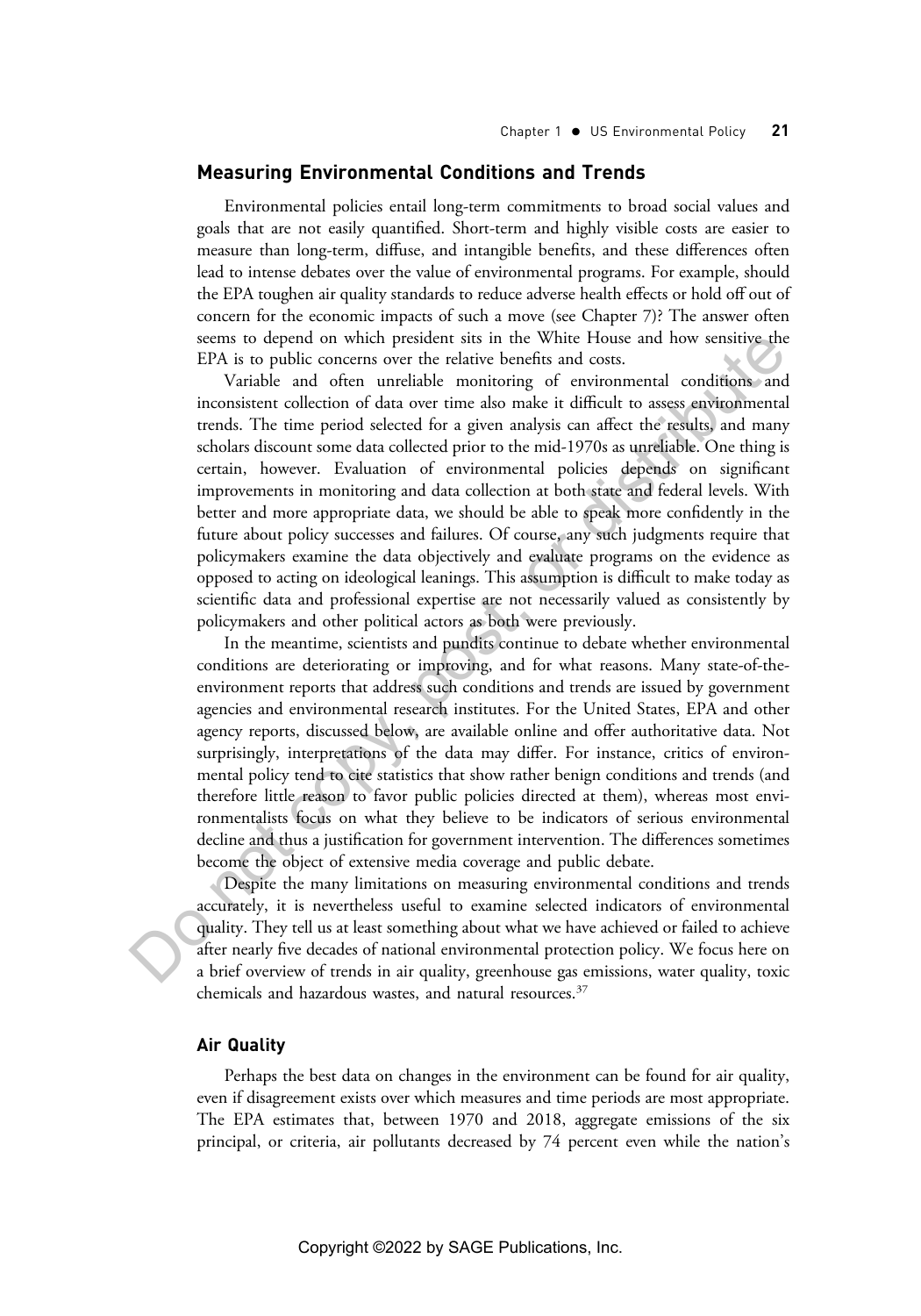gross domestic product (GDP) grew by 275 percent, its population grew by 56 percent, vehicle miles traveled increased by 173 percent, and energy consumption grew by 44 percent, all of which would likely have increased air pollution without federal laws and regulations.38

Progress generally continues. For example, between 2000 and 2018, monitored levels of the six criteria pollutants (that is, ambient air concentrations) showed improvement, with all declining during this period by between 16 and 93 percent. Ozone concentrations (using the 8-hour standard) declined by 16 percent, particulate matter by 31 percent and fine particulates (which pose a greater health risk) by 39 percent, lead by 93 percent, nitrogen dioxide (annual measure) by 49 percent, carbon monoxide by 59 percent, and sulfur dioxide by 80 percent. The changes are far more modest for these pollutants for the period 2010–2018, indicating a substantial slowing of progress in recent years.

Consistent with these trends, the number of days with unhealthy air quality in major US cities generally has been trending downward since 1990, although it has leveled off over the past decade. The EPA celebrates these achievements, saying that the "air quality benefits will lead to improved health, longevity, and quality of life for all Americans."<sup>39</sup> Despite the history of impressive gains in air quality, as of 2018, over 137 million people (about 41 percent of the US population) lived in counties with pollution levels above the standards set for at least one of these criteria pollutants, particularly ozone and fine particulates. These figures vary substantially from year to year, reflecting changing economic activity and weather patterns, including wildfirerelated air pollution. For example, air quality improved in many areas in the spring of 2020 due to a coronavirus-related decline in economic activity and vehicle traffic, and thus reduced use of fossil fuels.<sup>40</sup>

One of most significant remaining problems is toxic or hazardous air pollutants, which have been associated with cancer, respiratory diseases, and other chronic and acute illnesses. The EPA was extremely slow to regulate these pollutants and had established federal standards for only seven of them by 1989. Public and congressional concern over toxic emissions led Congress to mandate more aggressive action in the 1986 Superfund amendments as well as in the 1990 Clean Air Act Amendments. The former required manufacturers of more than 300 different chemicals (later increased by the EPA to over 650) to report annually to the agency and to the states in which they operate the amounts of those substances released to the air, water, or land. The EPA's TRI indicates that for the core chemicals from industry that have been reported in a consistent manner over time, total releases on- and off-site decreased by over 60 percent between 1988 and 2015, an impressive improvement in reducing public exposure to toxic chemicals. For a more recent period, 2007 through 2018, however, releases declined by only 9 percent. $41$ meare by 31 percent, and sulle particulates (which pose a greater health philop 39<br>percent, and by 39 percent, and solite model to any observe and solite model by 50 percent. The changes are for more<br>propose in recent, an

The annual TRI reports also tell us that industries continue to release very large quantities of toxic chemicals to the environment—3.8 billion pounds a year from about 21,000 facilities across the nation, based on the latest report. About 600 million pounds of the chemicals are released into the air, and those may pose a significant risk to public health.42 It should be noted, however, that the TRI and related numbers on toxics do not present a full picture of public health risks. For instance, many chemicals and industries were added to TRI reporting requirements from the 1990s to the 2010s,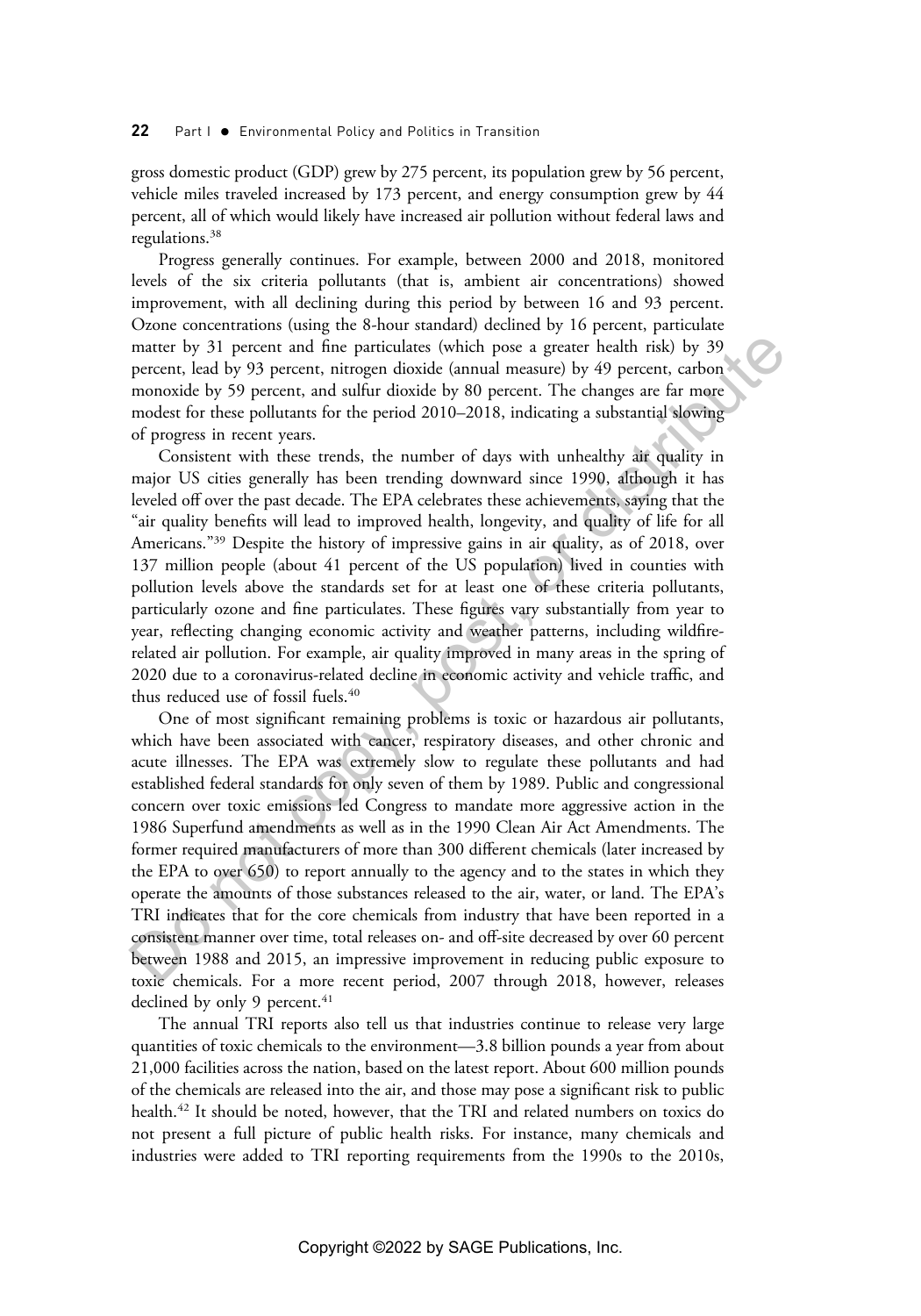complicating the determination of change over time. Using the original or core list of chemicals obviously doesn't account for those put on the list more recently. In addition to the TRI, under the 1990 Clean Air Act Amendments, the EPA regulates 188 listed air toxics, but nationwide monitoring of emissions is not standard.

## Greenhouse Gas Emissions

The United States is making significant progress in addressing climate change despite fairly weak policies, largely because of improved energy efficiency, increased reliance on natural gas rather than coal for energy production, lower emissions from vehicles because of tougher fuel economy standards, and rapid growth in the use of renewable energy sources such as wind and solar power. The Obama administration advanced vehicle fuel economy standards and a Clean Power Plan designed to reduce reliance on coal-fired power plants. The Trump administration weakened both policies.<sup>43</sup> Even so, the new trends emerging in the nation's energy use are likely to continue.

According to the EPA's 2020 inventory of greenhouse gases, US emissions in 2018 totaled 6,678 million metric tons of  $CO<sub>2</sub>$  equivalent, a common way of accounting for emissions of all forms of greenhouse gases. Total US emissions of greenhouse gases peaked in 2007 at 7,414 million metric tons, and declined slowly after that, with some years showing a small increase or decrease. Emissions declined in 2015, 2016, and 2017, but increased by 3.1 percent in 2018, the last year covered in the report.<sup>44</sup> Global emissions, however, have been increasing, hitting a new high in 2019, even though emissions declined temporarily in early 2020 during the coronavirus pandemic.<sup>45</sup> The most notable declines in carbon dioxide releases in the United States have been in electricity generation even as there have been slight increases in emissions from transportation and industrial activity. Projections for the next several years depend on the pace of the nation's movement away from extensive reliance on coal for generating electricity and on its shift to cleaner-burning natural gas or renewable forms of energy, such as wind and solar power. finity was by folicing logarithos consider from the main of more in the same of energy production, lower emissions from considerable comparation and and and govern in the use of renewable solar sources with a swind and so

Despite this reduction in emissions, data from the National Oceanic and Atmospheric Administration's Annual Greenhouse Gas Index (based on highly precise atmospheric measurements) show the global concentration of the most important greenhouse gases continued to increase in recent years, reflecting a growth in "radiative forcing" or warming impact of nearly 60 percent since 1990.

Measurements of carbon dioxide concentrations at Hawaii's Mauna Loa Observatory, a long-time test site, show years of continuous increases, with levels reaching 417 parts per million in May 2020. In addition, the International Energy Agency (IEA) reported that global carbon dioxide emissions (that is, releases to the atmosphere) grew significantly in recent years, reflecting an increasing global economy, although emissions leveled off in 2019. Given what the IEA called a "continuing decoupling of emissions and economic activity," the pattern may change in coming years. The explanations for this trend include the growing reliance on renewable sources of energy, switching from coal to natural gas for electricity generation, and gains in energy efficiency.46 In this context, it is worth adding that the United States remains by far the world's leading emitter of greenhouse gases by large nations on a per capita basis (see Chapter 12).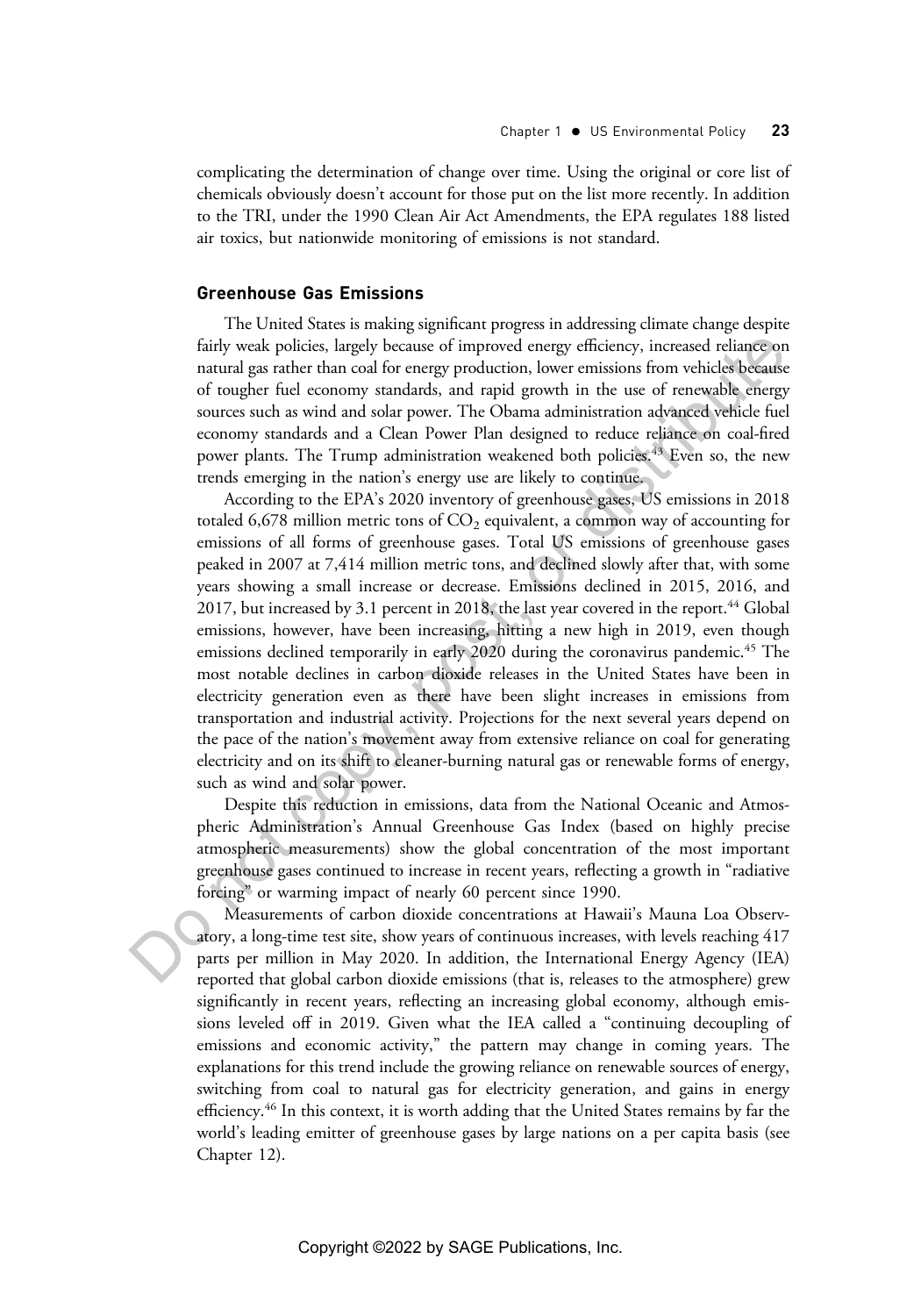## Water Quality

The nation's water quality has improved since passage of the Clean Water Act of 1972, although more slowly and more unevenly than has air quality. However, monitoring data are far less adequate for water quality than for air quality, making judgments about improvement difficult. For example, the best evidence for the state of water quality can be found in the EPA's consolidation of state reports (mandated by the Clean Water Act), which are accessible at the agency website. For the most recent reporting period (which often is not current due to lax state reporting), the states collectively assessed only 31 percent of the entire nation's rivers and streams; 45 percent of lakes, ponds, and reservoirs; 64 percent of estuaries and bays; and a mere 8 percent of coastal shorelines and 13 percent of oceans and near coastal areas.

Based on these very limited inventories, 47 percent of the surveyed river and stream miles were considered to be of good quality and 53 percent impaired. Some 71 percent of lakes, ponds, and reservoirs also were found to be impaired. A classification of impaired means that water bodies are not meeting or fully meeting the national minimum water quality criteria for "designated beneficial uses" such as swimming, fishing, drinking-water supply, and support of aquatic life. The same survey found that 80 percent of the nation's assessed estuaries and bays were impaired, as were 72 percent of assessed coastal shorelines and 90 percent of assessed oceans and near coastal waters.<sup>47</sup> reparation (withit during the function of significant comparison of the state in the solution constant in the solution of the solution of the solution of the solution of the solution of the solution of the solution of the

The latest data on water quality show very little improvement in recent years, and in some of the categories, a decline in quality. In the face of a growing population and strong economic growth, prevention of significant further degradation of water quality could be considered an important achievement. At the same time, water quality clearly falls short of the goals of federal clean water acts.

The causes of impaired waters today are well understood. The EPA reports that the leading identifiable sources of impairment of rivers and streams, for example, are agriculture, human modification of waterways, atmospheric deposition of chemicals, habitat modification, unspecified nonpoint sources, and municipal discharges (in that order). That is, the causes no longer are point sources of pollution, such as industrial discharges, which have been well controlled with regulation under the Clean Water Act. Rather, they are largely nonpoint sources that are much more difficult to control and will take longer to affect.

To date, little progress has been made in halting groundwater contamination despite passage of the Safe Drinking Water Act of 1974, the Resource Conservation and Recovery Act of 1976, and their later amendments. Heading the list of contaminant sources are leaking underground storage tanks, septic systems, landfills, spills, fertilizer applications, large industrial facilities, hazardous waste sites, and animal feedlots. With about half of the nation's urban population relying on groundwater for drinking water (99 percent in rural areas), far more remains to be done.<sup>48</sup>

The surge in natural gas drilling around the nation through hydraulic fracturing or fracking has sparked additional concerns over groundwater quality and its possible impacts on human health. Fracking involves the injection of massive amounts of water mixed with sand and various chemicals under high pressure to release natural gas from shale formations. There were over 1.7 million active wells in the nation in recent years,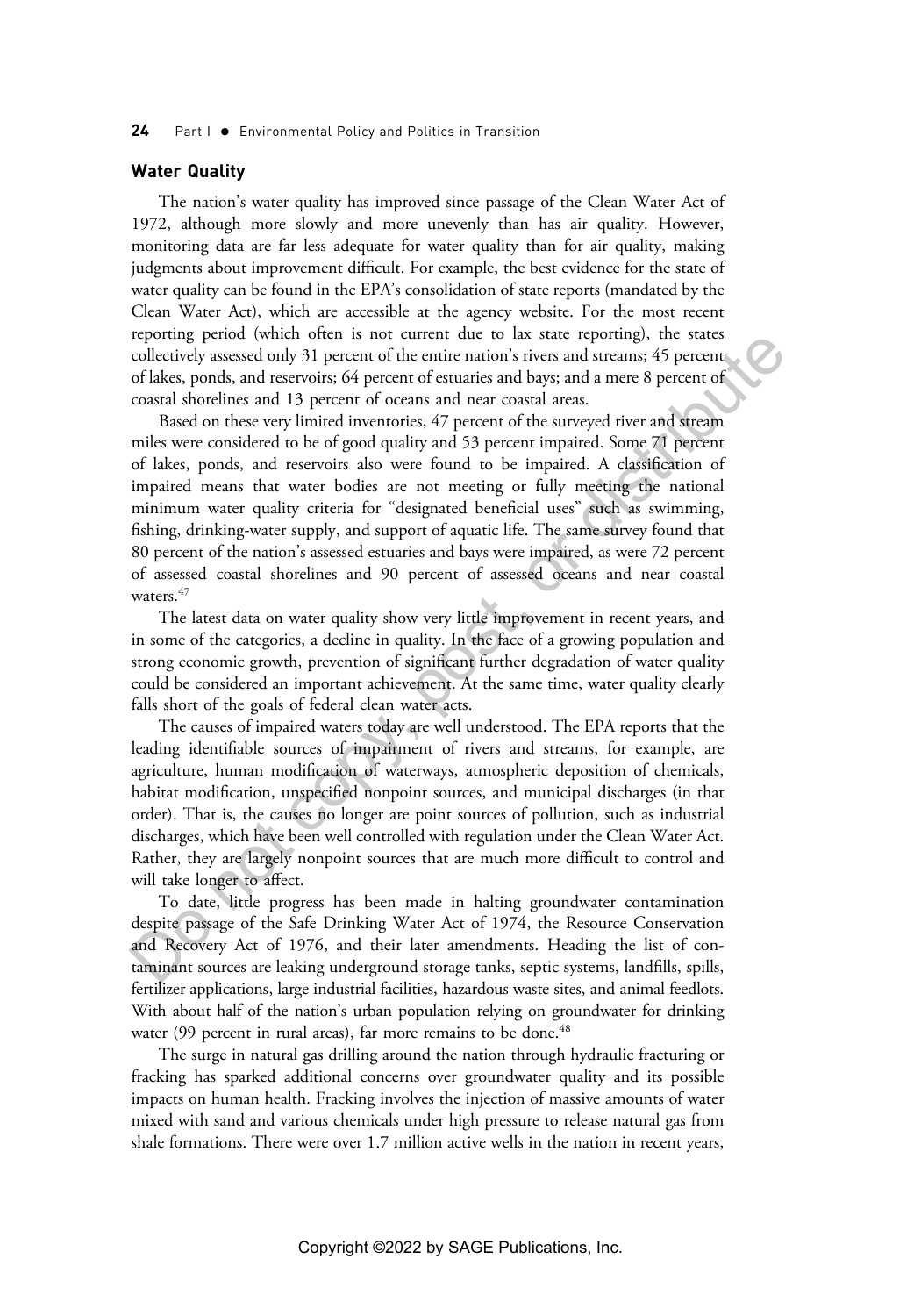and they yielded about two-thirds of natural gas production; natural gas is now the leading source of the country's electricity generation. One consequence, however, is increasing citizen concern about the risks posed by fracking's possible contamination of groundwater. Fracking is regulated primarily by the states rather than the federal government.<sup>49</sup>

## Toxic Chemicals and Hazardous Wastes

Progress in dealing with hazardous wastes and other toxic chemicals has been the least satisfactory of all pollution control programs. Implementation of the major laws has been extraordinarily slow due to the extent and complexity of the problems, scientific uncertainty, litigation by industry, public fear of siting treatment and storage facilities nearby, budgetary limitations, and poor management and lax enforcement by the EPA. As a result, gains have been modest when judged by the most common measures.

For example, the nation has yet to agree on how to dispose of high-level radioactive wastes from civilian nuclear power plants, despite several major national policies that date back decades. There also is the enormous task of cleaning up contaminated federal facilities, such as former nuclear weapons production plants, as well as tens of thousands of abandoned mines on federal lands in the West for which the federal government is liable for remediation. One comprehensive assessment in 2016 put the total federal environmental liability at over \$400 billion, with the eventual cleanup cost likely to be much higher than that.<sup>50</sup>

One of the major federal programs aimed at toxic and hazardous chemicals is Superfund. For years, the government made painfully slow progress under the program in cleaning up the nation's worst hazardous waste sites. By the late 1990s, however, the pace of action improved significantly. Even so, by 2020, the EPA reported 1,335 sites remained on the program's National Priorities List or NPL; the NPL includes the top 1,600 or so sites out of some  $40,000$  Superfund sites in the country.<sup>51</sup> Many cleanup efforts have been successful to date, and those sites are removed from the list. Yet the pace of future cleanup remains in doubt given scarce federal funds for the program. In addition, some of the costliest cleanups, including chemical containments in rivers and bays, remain to be addressed. The EPA captured the challenge well in a report from several years ago. It noted that the "Superfund cleanup work EPA is doing today generally is more difficult, is more technically demanding, and consumes considerable resources at fewer sites than in the past."<sup>52</sup> Progress in decising with hazardon waxes and other took chenchick has because the major functions, the term of the major functions, include the control program. Implementation of the major functions has been emordized pub

Historically, the EPA has set a sluggish pace in the related area of testing and acting on toxic chemicals, including pesticides. For example, under a 1972 law mandating control of pesticides and herbicides, only a handful of chemicals used to manufacture the fifty thousand pesticides in use in the United States had been fully tested or retested. The Food Quality Protection Act of 1996 required the EPA to undertake extensive assessment of the risks posed by new and existing pesticides. Following a lawsuit, the EPA began moving more quickly toward meeting the act's goal of protecting human health and the environment from these risks. The agency has said in recent years that it has begun a new program to reevaluate all pesticides in use on a regular basis, at least once every 15 years.<sup>53</sup>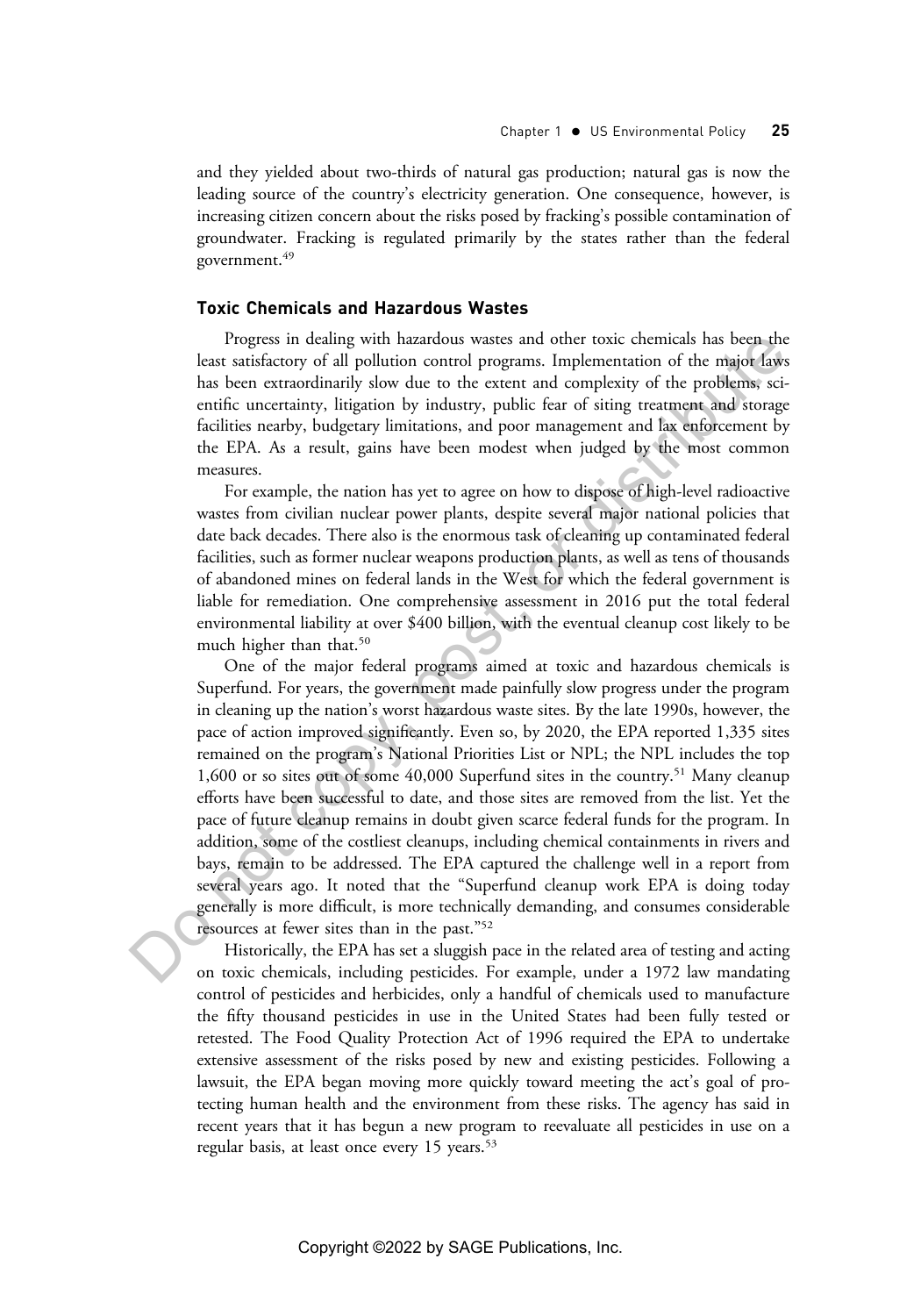Similarly, limited progress in implementing the relatively weak Toxics Substances Control Act of 1976 finally led to the act's amendment in 2016 with congressional approval of the Frank R. Lautenberg Chemical Safety for the 21st Century Act. That act mandated that the EPA evaluate existing chemicals with a new risk-based safety standard, that it do so with clear and enforceable deadlines, with increased transparency for chemical information, and with assurances that the agency would have the budgetary resources to carry out its responsibilities for chemical safety. A list of the first ten chemicals to be studied was released in late 2016. However, it remains unclear whether the Trump administration will accord the new law the priority that Congress intended, particularly in light of the budgetary and staff cuts that are likely to hinder the act's implementation.<sup>54</sup>

#### Natural Resources

Comparable indicators of environmental progress can be cited for natural resource use. As is the case with pollution control, however, interpretation of the data is problematic. We have few good measures of ecosystem health, and controversies continue about how best to value ecosystem services. Moreover, the usual information supplied in government reports details only the area of land set aside for recreational and aesthetic purposes rather than how well ecosystem functions are being protected.<sup>55</sup> Nonetheless, the trends in land conservation and wilderness protection suggest important progress since the 1960s.

For example, the national park system grew from about 26 million acres in 1960 to over 84 million acres by 2020, and the number of units (that is, parks) in the system doubled. Since adoption of the 1964 Wilderness Act, Congress has set aside more than 111 million acres of wilderness through the national wilderness preservation system. Since 1968, it has designated parts of 226 rivers in 41 states as wild and scenic, with over 13,400 river miles protected by 2020. The Fish and Wildlife Service manages more than 150 million acres in more than 560 units of the national wildlife refuge system in all fifty states, far in excess of the total acreage in the system in 1970; about 95 million acres of this total are set aside as wildlife habitat.<sup>56</sup> the Trump administration will accord the new law die priority that Congress interded,<br>
particularly in light of the budgetary and staff cust that are likely to hinder the act's<br>
implementation.<sup>54</sup><br>
Natural Resources<br>
Com

Protection of biological diversity through the Endangered Species Act has produced some success as well, although far less than its supporters believe essential. By March 2020, 47 years after passage of the 1973 act, more than 1,661 US plant and animal species had been listed as either endangered or threatened, and more than 1,169 active recovery plans were in effect. Yet only a few endangered species have recovered fully. The Fish and Wildlife Service reported in 2008 (no similar assessments have been made in more recent years) that 41 percent of those listed were considered to be stable or improving, but that 34 percent were considered to be declining in status, and that for 23 percent their status was unknown. About 2 percent were presumed to be extinct.<sup>57</sup>

## ASSESSING ENVIRONMENTAL PROGRESS

As the data reviewed in the preceding sections suggest, the nation made impressive gains between 1970 and 2020 in controlling many conventional pollutants and in expanding parks, wilderness areas, and other protected public lands. Despite some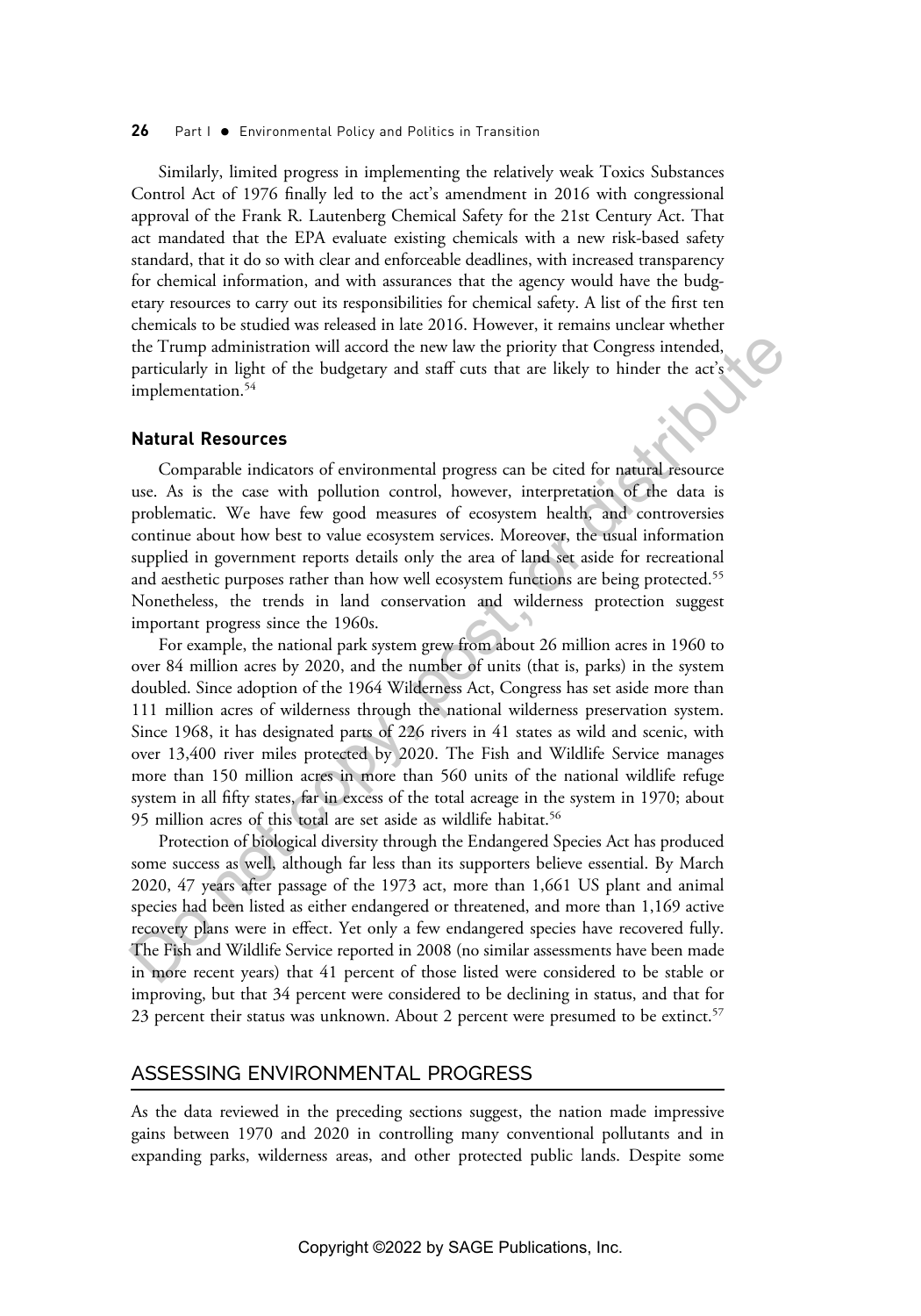setbacks, progress on environmental quality continues, even if it is highly uneven from one period to the next. In the future, however, further advances will be more difficult, costly, and controversial. This is largely because the easy problems have already been addressed. At this point, marginal gains—for example, in air and water quality—are likely to cost more per unit of improvement than in the past. Moreover, secondgeneration environmental threats such as toxic chemicals, hazardous wastes, and nuclear wastes are proving even more difficult to regulate than the "bulk" air and water pollutants that were the main targets in the 1970s. In these cases, substantial progress may not be evident for years to come, and it may well be expensive.

The same is true for the third generation of environmental problems, such as global climate change and the protection of biodiversity. Solutions require an unprecedented degree of cooperation among nations and substantial improvement in institutional capacity for research, data collection, and analysis, as well as for policy development and implementation. Hence, success is likely to come slowly and will reflect the extent to which national and international commitments to environmental protection grow and capabilities improve.

Some long-standing problems, such as population growth, will continue to be addressed primarily within nation-states, even though the staggering effects on natural resources and environmental quality are felt worldwide. By mid-2020, the Earth's population of about 7.7 billion people was increasing at an estimated 1.1 percent (or about 85 million people) each year, with a middle-range projection for the year 2050 at about 9.8 billion. The US population had a natural rate of growth (that is, not counting immigration) of 0.3 percent a year, and middle-range projections by the Population Reference Bureau put the US population at about 388 million by 2050 (see Chapter 13).58

# **CONCLUSION**

Since the 1970s, public concern and support for environmental protection have risen significantly, spurring the development of an expansive array of policies that substantially increased the government's responsibilities for the environment and natural resources, both domestically and internationally. The implementation of these policies, however, has been far more difficult and controversial than their supporters ever imagined. Moreover, the policies have not been entirely successful, particularly when measured by tangible improvements in environmental quality. Further progress will likely require the United States to search for more efficient and effective ways to achieve these goals, including the use of alternatives to conventional command-and-control regulation, such as the use of flexible regulation, market incentives, and information disclosure or public education.<sup>59</sup> Despite these qualifications, the record since the 1970s demonstrates convincingly that the US government is able to produce significant environmental gains through public policies. Unquestionably, the environment would be worse today if the policies enacted during the 1970s and 1980s, and since then, had not been in place. not be evident for years to come, and it may well be experise.<br>The same is one for the third generation of environmental problems, such as globs<br>dimus change and the protection of fiologorstiy. Solutions equivalentes an<br>i

Emerging environmental threats on the national and international agenda are even more formidable than the first generation of problems addressed by government in the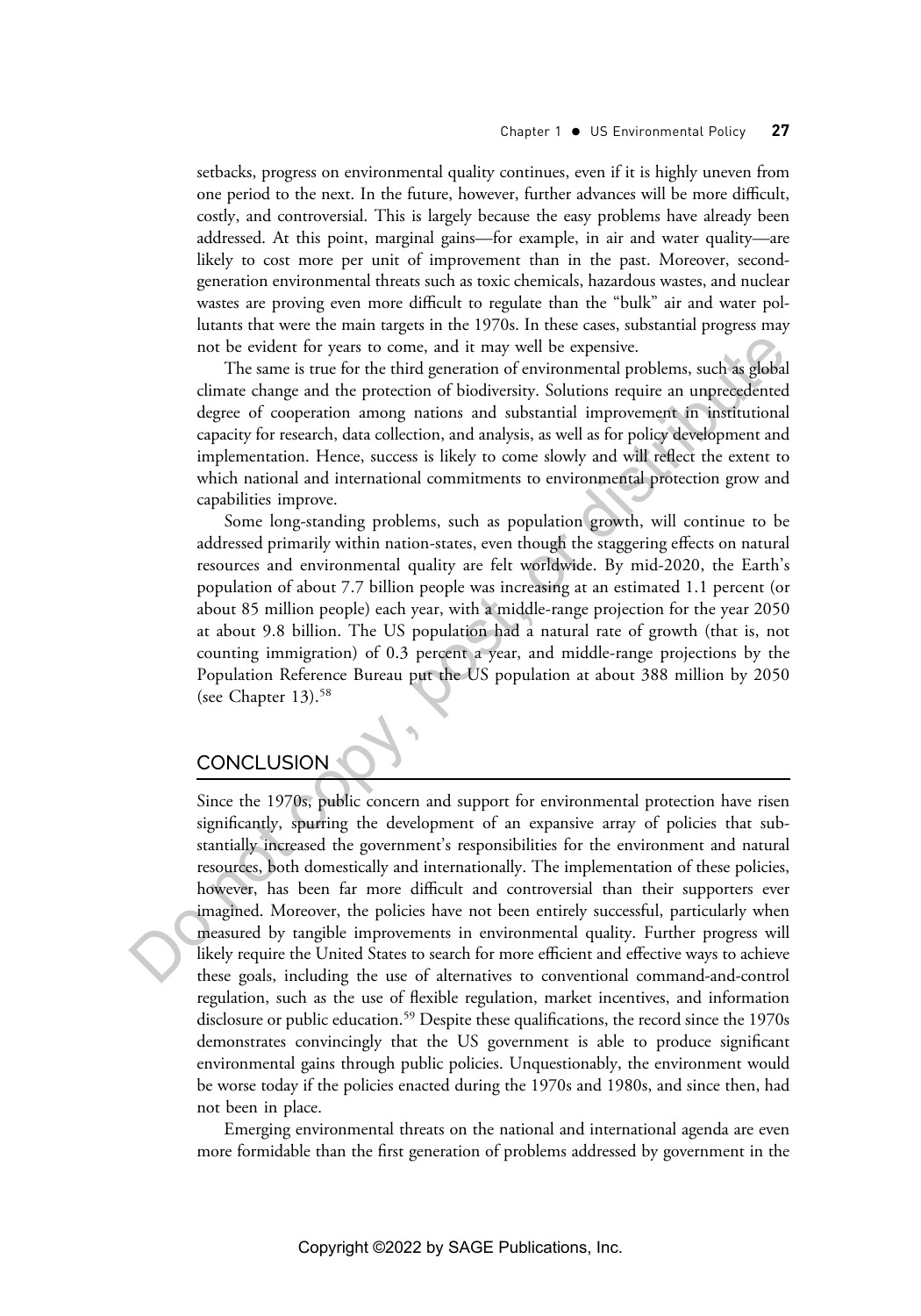1970s and the second generation that dominated political debate in the 1980s. Responding to these threats will require creative new efforts to improve the performance of government and other social institutions, as well as effective leadership to design appropriate strategies to combat these threats, both within government and in society itself. Some of these strategies might include sustainable community initiatives and corporate social responsibility actions. This new policy agenda is addressed in Part IV of the book and in Chapter 15.

Government obviously is an important player in the environmental arena, and the federal government will continue to have unique responsibilities, as will the fifty states and the more than ninety thousand local governments across the nation. President Obama assembled an experienced and talented environmental policy team to address these challenges and, at the launch of his administration, vowed to make energy and environmental issues "a leading priority" of his presidency and a "defining test of our time."<sup>60</sup> The Donald Trump administration adopted a dramatically different environmental policy agenda and set of priorities, the effects of which will become apparent only over the next few years. Readers can judge for themselves how well recent presidents and their appointees have lived up to the promises they made as they peruse the chapters in this volume. It is equally clear, however, that government rarely can pursue forceful initiatives without broad public support. Ultimately, society's values and priorities will shape the government's response to a rapidly changing world environment that, in all probability, will involve major economic and social dislocations over the coming decades. fecter government will continue to have unique responsibilities, as will the fifty states<br>can decrease the matery houseals deal governments across the mation. President<br>Copyright and experimental policy is the base of the

**NOTES** 

- 1. See survey data reviewed in Chapter 3; Riley E. Dunlap, "Public Opinion and Environmental Policy," in Environmental Politics and Policy: Theories and Evidence, 2nd ed., ed. James P. Lester (Durham, NC: Duke University Press, 1995), 63–114; Riley E. Dunlap, George H. Gallup Jr., and Alec M. Gallup, "Of Global Concern: Results of the Health of the Planet Survey," Environment 35, no. 9 (1993): 7–15, 33–40; and David P. Daniels, Jon A. Krosnick, Michael P. Tichy, and Trevor Tompson, "Public Opinion on Environmental Policy in the United States," in The Oxford Handbook of U.S. Environmental Policy, ed. Sheldon Kamieniecki and Michael E. Kraft (New York: Oxford University Press, 2013), 461–86.
- 2. Norman J. Vig and Michael E. Kraft, eds., Environmental Policy in the 1980s: Reagan's New Agenda (Washington, DC: CQ Press, 1984).
- 3. See Robert Durant, Rosemary O'Leary, and Daniel Fiorino, eds., Environmental Governance Reconsidered: Challenges, Choices, and Opportunities, 2nd ed. (Cambridge, MA: MIT Press, 2017); Daniel Fiorino, The New Environmental Regulation (Cambridge, MA: MIT Press, 2006); Marc Allen Eisner, Governing the Environment: The Transformation of Environmental Regulation (Boulder, CO: Lynne Rienner, 2007); and Christopher McGrory Klyza and David Sousa, American Environmental Policy: Beyond Gridlock, updated and expanded edition (Cambridge, MA: MIT Press, 2013).
- 4. For example, see Daniel A. Mazmanian and Michael E. Kraft, eds., Toward Sustainable Communities: Transition and Transformations in Environmental Policy, 2nd ed. (Cambridge, MA: MIT Press, 2009); Durant, O'Leary, and Fiorino, Environmental Governance Reconsidered; Klyza and Sousa, American Environmental Policy; and Michael E. Kraft,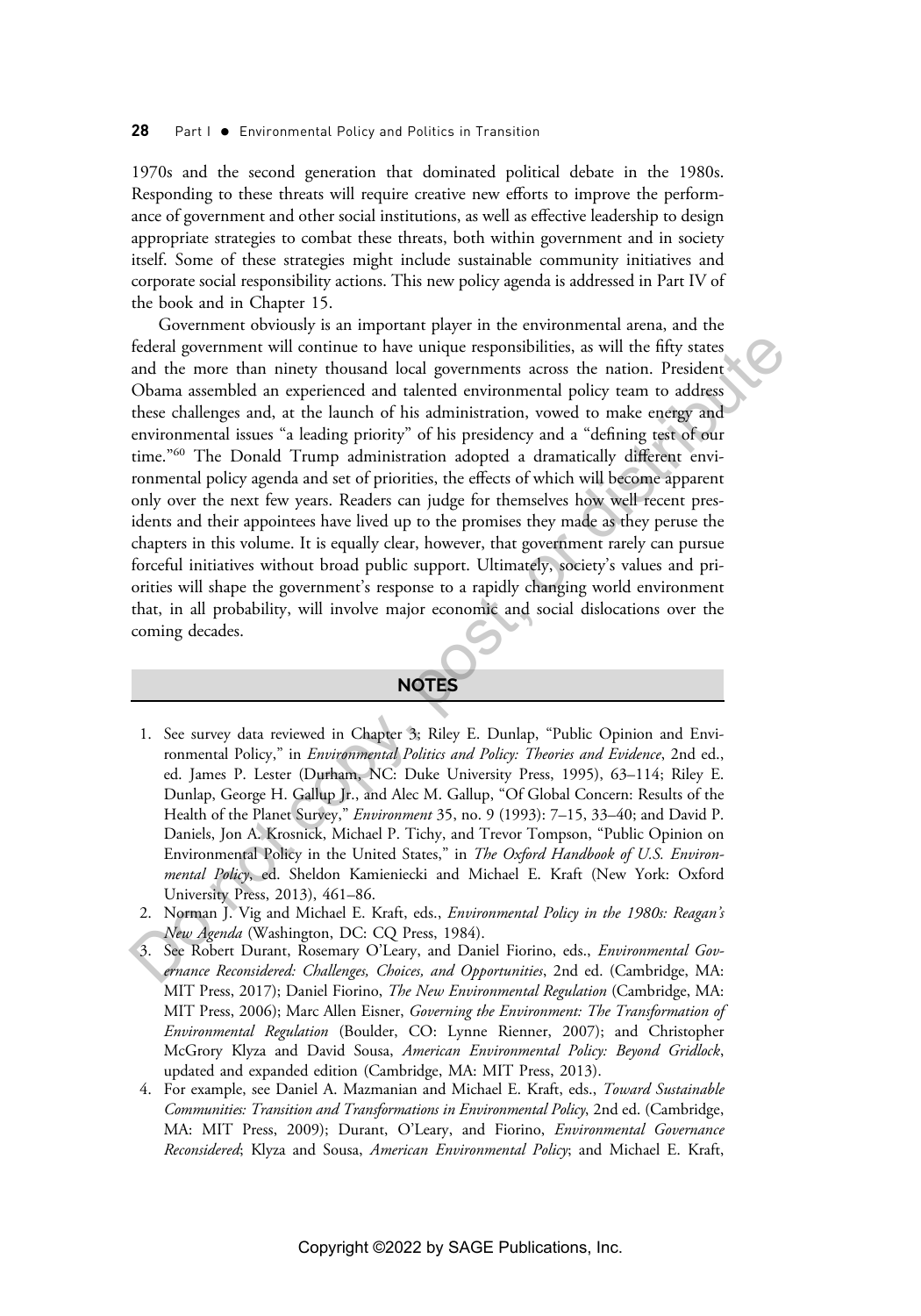Mark Stephan, and Troy D. Abel, Coming Clean: Information Disclosure and Environmental Performance (Cambridge, MA: MIT Press, 2011).

- 5. Kent E. Portney, Taking Sustainable Cities Seriously: Economic Development, the Environment, and Quality of Life in American Cities, 2nd ed. (Cambridge, MA: MIT Press, 2013).
- 6. The California policy is discussed in Chapter 2. On Minnesota's multifaceted and very successful energy policy, see Michel Wines, "Without Much Straining, Minnesota Reins in Its Utilities' Carbon Emissions," New York Times, July 17, 2014. See also Roger Karapin, Political Opportunities for Climate Policy: California, New York, and the Federal Government (New York: Cambridge University Press, 2016); and Barry G. Rabe, Statehouse and Greenhouse: The Emerging Politics of American Climate Change Policy (Washington, DC: Brookings Institution Press, 2004).
- 7. See Walter A. Rosenbaum, "Science, Policy, and Politics at the EPA," in Environmental Policy, 8th ed., ed. Norman J. Vig and Michael E. Kraft (Thousand Oaks, CA: Sage, 2013), 158–84. See also National Academy of Public Administration (NAPA), Setting Priorities, Getting Results: A New Direction for EPA (Washington, DC: NAPA, 1995), 124–25.
- 8. See, for example, Glenn Thrush and Coral Davenport, "Donald Trump Budget Slashes Funds for E.P.A. and State Department," New York Times, March 15, 2017; and Rebecca Beitsch and Rachel Frazin, "Trump Budget Slashes EPA Funding, Environmental Programs," *The Hill*, February 10, 2020; and Jeffrey Mervic, "Trump's New Budget Cuts All But a Favored Few Science Programs," Science 367 (6479): February 14, 2020: 723–24.
- 9. See Karapin, *Political Opportunities for Climate Policy* and Klyza and Sousa, American Environmental Policy, Chapter 7.
- 10. John W. Kingdon, Agendas, Alternatives, and Public Policies, 2nd ed. (New York: HarperCollins, 1995); and Frank R. Baumgartner and Bryan D. Jones, Agendas and Instability in American Politics (Chicago: University of Chicago Press, 1993).
- 11. For a review of how this process works, see Deborah Lynn Guber and Christopher J. Bosso, "Issue Framing, Agenda Setting, and Environmental Discourse," in The Oxford Handbook of U.S. Environmental Policy, ed. Sheldon Kamieniecki and Michael E. Kraft (New York: Oxford University Press, 2013), 437–60.
- 12. Roger W. Cobb and Charles D. Elder, *Participation in American Politics: The Dynamics of* Agenda-Building (Boston: Allyn & Bacon, 1972). See also Thomas A. Birkland, After Disaster: Agenda Setting, Public Policy, and Focusing Events (Washington, DC: Georgetown University Press, 1997).
- 13. Kingdon, Agendas.
- 14. For a more thorough discussion of how the policy cycle model applies to environmental issues, see Michael E. Kraft, *Environmental Policy and Politics*, 7th ed. (New York: Routledge, 2018), Chapter 3. The general model is discussed at length in James E. Anderson, Public Policymaking: An Introduction, 8th ed. (Stamford, CT.: Cengage Learning, 2015), as well as in Thomas A. Birkland, An Introduction to the Policy Process: Theories, Concepts, and Models of Public Policy Making, 5th ed. (New York: Routledge, 2020). Convenerate (New Constant) Public Constant (New York: Calculation) C. Books Copy, and Hirary Copyright (Nathara), D.C. Booksing Institution Press, 2004), and Hirary Copyright Constant (New York: New York: New York: New Yo
	- 15. Klyza and Sousa, American Environmental Policy. See also Frank J. Thompson, Kenneth K. Wong, and Barry G. Rabe, Trump, the Administrative Presidency, and Federalism (Washington, DC: Brookings Institution, 2020).
	- 16. Dunlap, "Public Opinion and Environmental Policy"; Deborah Lynn Guber, The Grassroots of a Green Revolution: Polling America on the Environment (Cambridge, MA: MIT Press, 2003); and Daniels et al., "Public Opinion on Environmental Policy in the United States."
	- 17. Paul J. Culhane, Public Lands Politics: Interest Group Influence on the Forest Service and the Bureau of Land Management (Baltimore: Johns Hopkins University Press, 1981). See also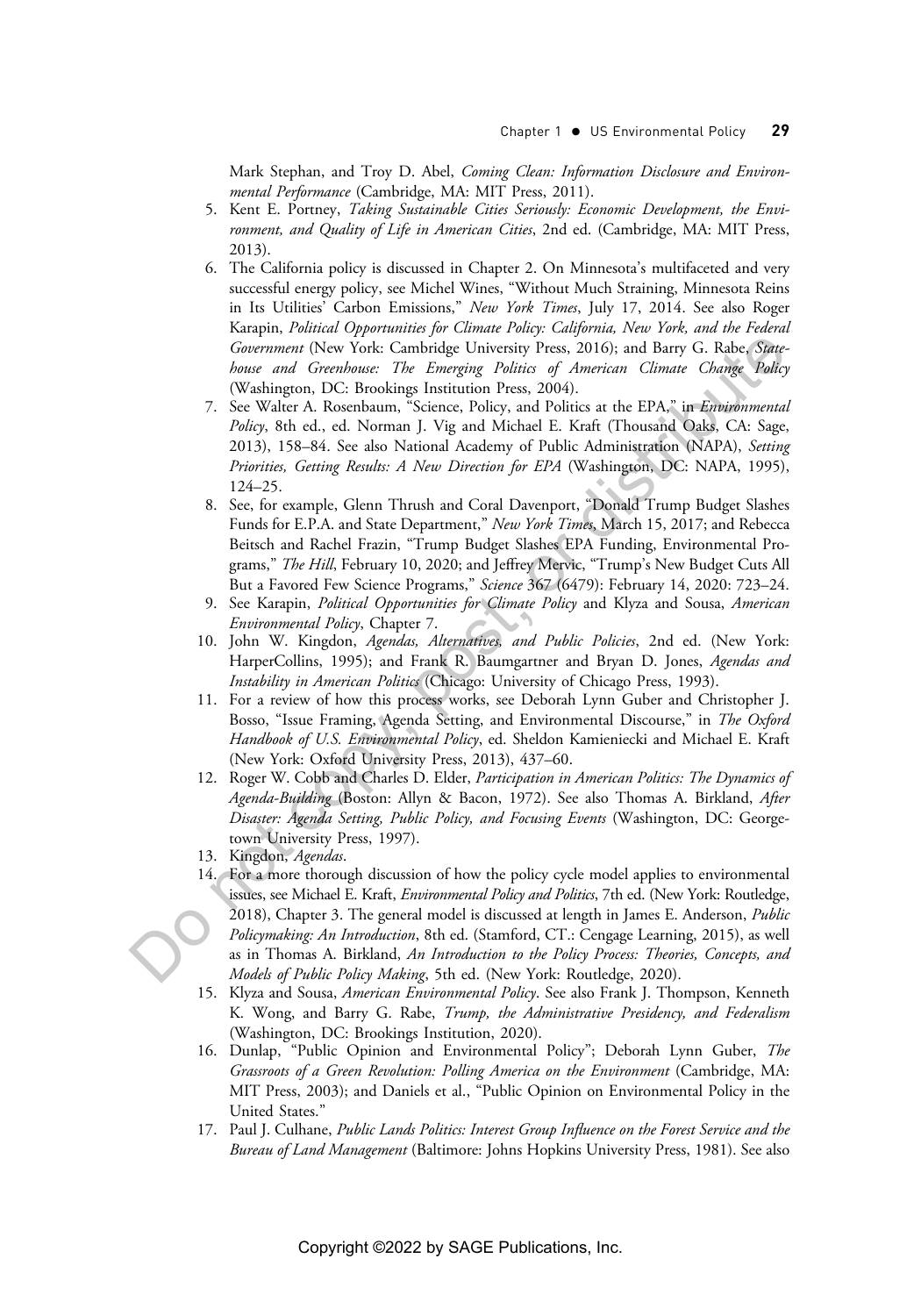Richard N. L. Andrews, Managing the Environment, Managing Ourselves: A History of American Environmental Policy, 3rd ed. (New Haven, CT: Yale University Press, 2020); and Sally K. Fairfax, Lauren Gwin, Mary Ann King, Leigh Raymond, and Laura A. Watt, Buying Nature: The Limits of Land Acquisition as a Conservation Strategy: 1780–2004 (Cambridge, MA: MIT Press, 2005).

- 18. Andrews, Managing the Environment; Kraft, Environmental Policy and Politics, Chapter 4.
- 19. Michael E. Kraft, "Population Policy," in Encyclopedia of Policy Studies, 2nd ed., ed. Stuart S. Nagel (New York: Marcel Dekker, 1994), 617–42.
- 20. J. Clarence Davies III and Barbara S. Davies, The Politics of Pollution, 2nd ed. (Indianapolis, IN: Bobbs-Merrill, 1975).
- 21. Evan J. Ringquist, Environmental Protection at the State Level: Politics and Progress in Controlling Pollution (Armonk, NY: M. E. Sharpe, 1993), Chapter 2; Davies and Davies, The Politics of Pollution, Chapter 2. A much fuller history of the origins and development of modern environmental policy than is provided here can be found in Andrews, Managing the Environment and in Michael J. Lacey, ed., Government and Environmental Politics: Essays on Historical Developments since World War Two (Baltimore, MD: Johns Hopkins University Press, 1989). prob. IN: holds by Satter Linesing in the Satter Linesian and Satter Linesian and Depress.<br>21. Evan J. Ringham, Environmental Protections at the Satter Level: Politics and Developmental Community (Notices (Armore, IN: M.
- 22. Samuel P. Hays and Barbara D. Hays, Beauty, Health, and Permanence: Environmental Politics in the United States, 1955-1985 (Cambridge: Cambridge University Press, 1987). See also Dunlap, "Public Opinion and Environmental Policy," and Robert Cameron Mitchell, "Public Opinion and Environmental Politics in the 1970s and 1980s," in Environmental Policy in the 1980s, ed. Norman J. Vig and Michael E. Kraft (Washington, DC: CQ Press, 1984), 51–74.
- 23. National Environmental Policy Act of 1969, Pub. L. No. 91–90 (42 USC 4321–4347), Sec. 101. See also Lynton Keith Caldwell, The National Environmental Policy Act: An Agenda for the Future (Bloomington: Indiana University Press, 1998).
- 24. Michael E. Kraft, "Congress and Environmental Policy," in The Oxford Handbook of U.S. Environmental Policy, ed. Kamieniecki and Kraft, 280–305; Amy Below, "Parties, Campaigns, and Elections," in The Oxford Handbook of U.S. Environmental Policy, ed. Kamieniecki and Kraft, 525–51; and Charles R. Shipan and William R. Lowry, "Environmental Policy and Party Divergence in Congress," Political Research Quarterly 54 (June 2001): 245–63.
- 25. Vig and Kraft, Environmental Policy in the 1980s.
- 26. See Riley E. Dunlap, "Public Opinion on the Environment in the Reagan Era," Environment 29 (July–August 1987): 6–11, 32–37; and Mitchell, "Public Opinion and Environmental Politics."
- 27. The changing membership numbers can be found in Kraft, Environmental Policy and Politics, Chapter 4. See also Christopher J. Bosso, *Environment, Inc.: From Grassroots to* Beltway (Lawrence: University Press of Kansas, 2005).
- 28. President's Council on Sustainable Development, Sustainable America.
- 29. Katharine Q. Seelye, "Bush Picks Industry Insiders to Fill Environmental Posts," New York Times, May 12, 2001.
- 30. See Natural Resources Defense Council, Rewriting the Rules: The Bush Administration's First-Term Environmental Record (New York: NRDC, 2005); Bruce Barcott, "Changing All the Rules," New York Times Magazine, April 4, 2004; and Margaret Kriz, "Vanishing Act," National Journal, April 12, 2008, 18–23.
- 31. Eric Pianin, "War Is Hell: The Environmental Agenda Takes a Back Seat to Fighting Terrorism," Washington Post National Weekly Edition, October 29–November 4, 2001, 12–13. See also Barcott, "Changing All the Rules," and Joel Brinkley, "Out of the Spotlight, Bush Overhauls U.S. Regulations," New York Times, August 14, 2004.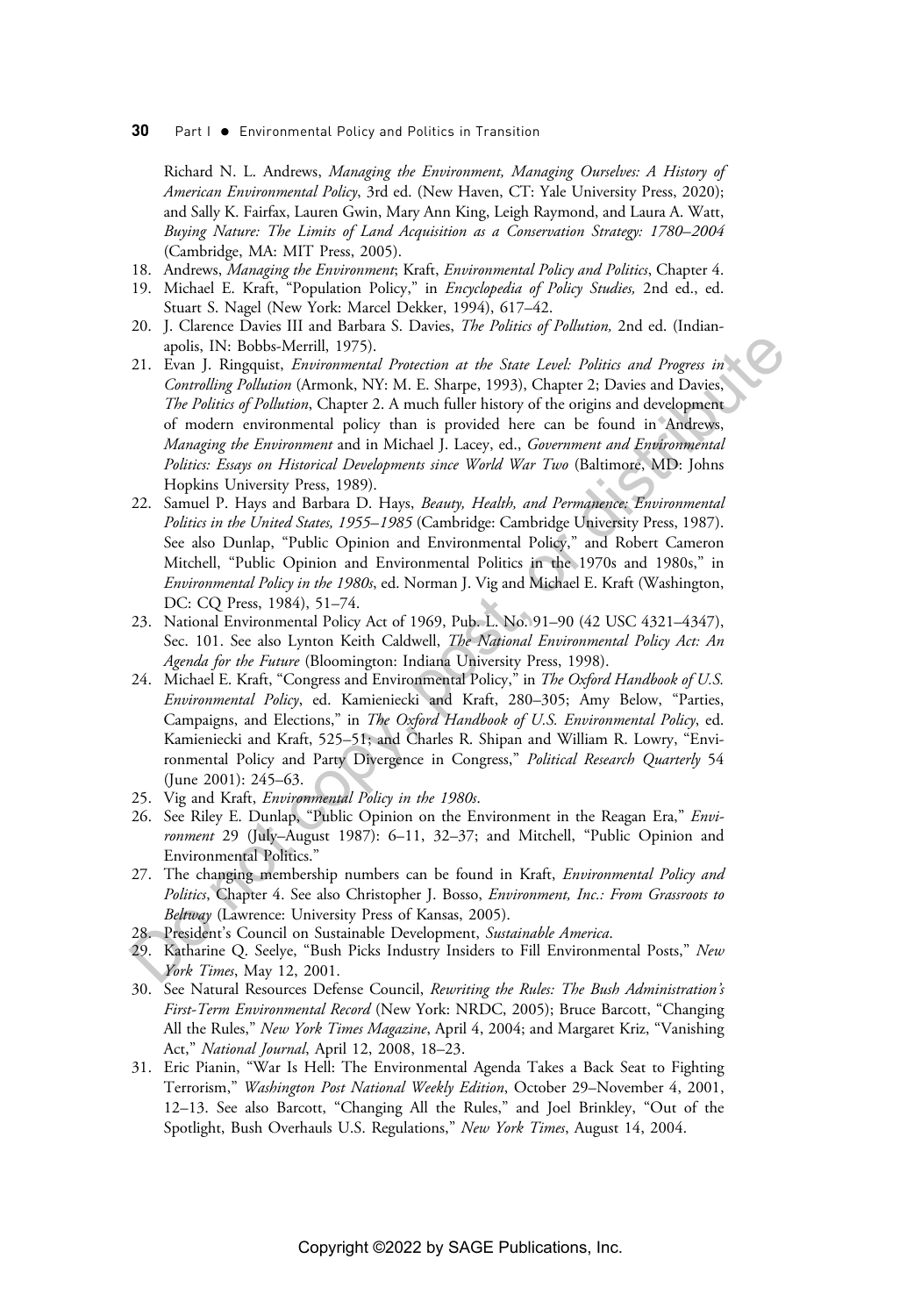- 32. See Denise Lu and Armand Emamdjomeh, "Local Programs Get the Biggest Hit in Proposed EPA Budget," Washington Post, April 11, 2017; and Milman, "Trump Budget Would Gut EPA Programs Tackling Climate Change and Pollution." Current and historical EPA budgets and staff numbers can be found at https://www.epa.gov/planandbud get/budget.
- 33. On the staff numbers, see EPA, FY 2015: EPA Budget in Brief, Publication No. EPA-190-S-14-001 (Washington, DC: EPA, Office of the Chief Financial Officer, March 2014), available at http://www2.epa.gov/sites/production/files/2014-03/documents/fy15\_bib. pdf. The overall EPA budget numbers come from the Obama administration's fiscal year 2017 budget. Annual budget numbers in EPA's FY 2017 document differ somewhat from the budget authority figures in the historical tables of the fiscal year 2017 budget. For consistency, we use the latter for comparisons over time.
- 34. See James K. Conant and Peter J. Balint, The Life Cycles of the Council on Environmental Quality and the Environmental Protection Agency: 1970–2035 (New York: Oxford University Press, 2016). The book reports in detail on EPA and Council on Environmental Quality personnel and budgetary support over time.
- 35. Robert V. Bartlett, "Evaluating Environmental Policy," in Environmental Policy in the 1990s, 2nd ed., eds. Norman J. Vig and Michael E. Kraft (Washington, DC: CQ Press, 1994), 167–87; Evan J. Ringquist, "Evaluating Environmental Policy Outcomes," in Environmental Politics and Policy, ed. James P. Lester (Durham, NC: Duke University Press, 1995), 303–27; and Gerrit J. Knaap and Tschangho John Kim, eds., Environmental Program Evaluation: A Primer (Champaign: University of Illinois Press, 1998). 2011) Indepth Arman budger multions, Inc. Not  $N/2$  (2022) document differ some controller and budger and<br>budger and budger and budger and budger is the bisorical tables of the Scotl year 2017 budget<br>For consistency, we u
	- 36. One of the most thorough evaluations of environmental protection policies of this kind can be found in J. Clarence Davies and Jan Mazurek, Pollution Control in the United States: Evaluating the System (Washington, DC: NAPA, 1995). See also Daniel Press, American Environmental Policy: The Failures of Compliance, Abatement and Mitigation (Northampton, MA: Edward Elgar Publishing, 2015).
	- 37. For a fuller account, see Kraft, *Environmental Policy and Politics*, Chapter 2.
	- 38. US Environmental Protection Agency (EPA), "Our Nation's Air," available at https:// gispub.epa.gov/air/trendsreport/2019/#home, accessed May 24, 2020. Other data in this section come from the EPA's report Air Trends, which is much more comprehensive and covers differing time periods: https://www.epa.gov/air-trends/air-quality-nationalsummary, accessed May 24, 2020.
	- 39. US EPA, "Air Trends Report."
	- 40. US EPA, "Air Trends Report."
	- 41. The data are from the *Toxics Release Inventory: National Analysis* for the most recent year available: https://www.epa.gov/trinationalanalysis/releases-chemicals, accessed March 27, 2020.
	- 42. EPA, 2018 Toxics Release Inventory: National Analysis, https://www.epa.gov/trinational analysis/releases-chemicals, accessed March 27, 2020. The volume of releases refers only to TRI facilities that reported to the EPA that year. Facilities falling below a threshold level are not required to report, nor are many smaller facilities. To view TRI data for anywhere in the United States via an interactive map, see https://www.epa.gov/trinational analysis/releases-chemicals.
	- 43. See, for example, Coral Davenport, "U.S. to Announce Rollback of Auto Pollution Rules, a Key Effort to Fight Climate Change," New York Times, March 30, 2020.
	- 44. See EPA, Inventory of U.S. Greenhouse Gas Emissions and Sinks: 1990–2018 (Washington, DC: EPA, 2020), available at https://www.epa.gov/ghgemissions/inventory-us-greenhouse-gas-emissions-and-sinks, accessed May 8, 2020.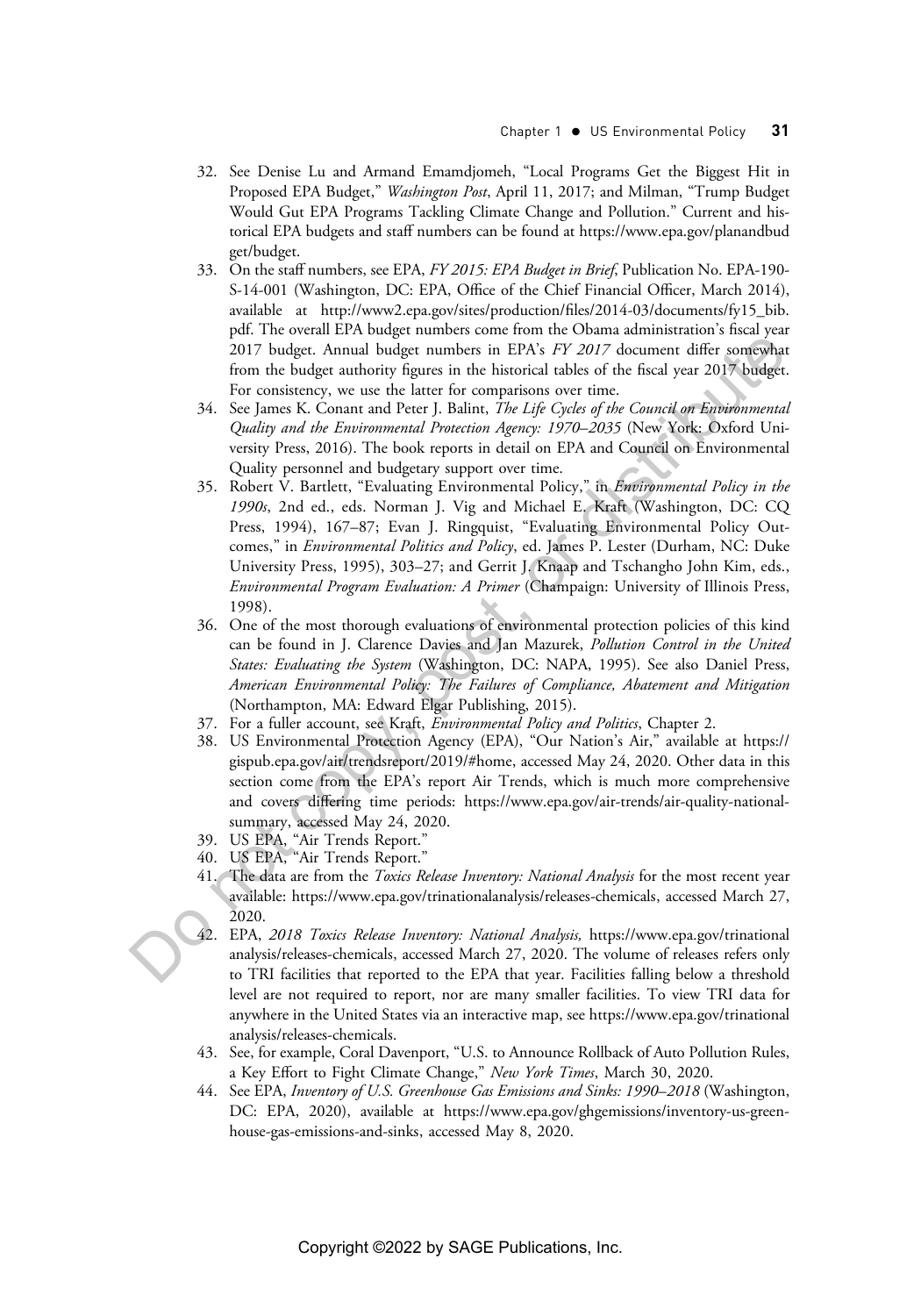- 32 Part I Environmental Policy and Politics in Transition
- 45. See Brad Plumer, "Carbon Dioxide Emissions Hit a Record in 2019, Even as Coal Fades," New York Times, December 4, 2019; and Chris Mooney, Brady Dennis, and John Muyskens, "Global Emissions Plunged an Unprecedented 17 Percent During the Coronavirus Pandemic," Washington Post, May 19, 2020.
- 46. US Department of Commerce, National Oceanic and Atmospheric Administration, The NOAA Annual Greenhouse Gas Index (Boulder, CO: NOAA Earth System Research Laboratory), available at https://esrl.noaa.gov/gmd/aggi/aggi.html, accessed March 31, 2020. The IEA report can be found at https://www.iea.org/articles/global-co2-emissionsin-2019.
- 47. US EPA, "National Summary of State Information," available at https://ofmpub.epa.gov/ waters10/attains\_nation\_cy.control#total\_assessed\_waters. The same page allows review of reports on each of the fifty states.
- 48. US EPA, National Water Quality Inventory: 2000 Report to Congress (Washington, DC: Office of Water, EPA, 2002). After this publication, the EPA no longer included an assessment of groundwater in these reports. The US Geological Survey has an extensive program of monitoring and assessing groundwater. See its website (https://www.usgs. gov). See also the EPA's page on groundwater and drinking water: http://water.epa. gov/drink/.
- 49. A major study by the EPA found that "hydraulic fracturing activities can impact drinking water resources under some circumstances," but also that data gaps and uncertainties limit its ability to characterize the severity of the impacts. See US EPA, Hydraulic Fracturing for Oil and Gas: Impacts from the Hydraulic Fracturing Water Cycle on Drinking Water Resources in the United States: Final Report EPA/600/R-16/236F (Washington, DC: Office of Research and Development, 2016), available at https://www.epa.gov/hfstudy.
- 50. See Government Accountability Office, Numbers of Contaminated Federal Sites, Estimated Costs, and EPA's Oversight Role, GAO-15-830T (Washington, DC: GAO, 2015) and Government Accountability Office, U.S. Government's Environmental Liability (Washington, DC: GAO, 2016). The latter report was published as part of the GAO's 2017 High-Risk Series: Government Accountability Office, Progress on Many High-Risk Areas, While Substantial Efforts Needed on Others, GAO-17-317 (Washington, DC: GAO, February 2017), 232–47. 47. US: Kirkingth Stantard (Stantard Munitimation, Pasikinki at lange-forfample,<br>praise of the copyright State Information, The lange-forfample, posterior of the Griventa-Bubi<br>ation, the comparison of the Griventa-Bubi co
- 51. The summary data can be found at https://www.epa.gov/superfund/npl-site-totals-statusand-milestone, accessed on March 31, 2020.
- 52. On the cleanup of rivers, see Anthony DePalma, "Superfund Cleanup Stirs Troubled Waters," New York Times, August 13, 2012. For the quotation, see US Environmental Protection Agency, The Office of Solid Waste and Emergency Response: Fiscal 2010 End of the Year Report (Washington, DC: USEPA, 2010), 12, https://archive.epa.gov/region3/ ebytes/web/pdf/oswer\_eoy\_2010.pdf.
- 53. The pertinent documents can be found at the EPA's website for pesticide programs: https://www.epa.gov/pesticides/.
- 54. See Coral Davenport and Emmarie Huetteman, "Lawmakers Reach Deal to Expand Regulation of Toxic Chemicals," New York Times, May 19, 2016. For details about the new act, see the EPA webpage on it: https://www.epa.gov/assessing-and-managingchemicals-under-tsca/frank-r-lautenberg-chemical-safety-21st-century-act.
- 55. Hallett J. Harris and Denise Scheberle, "Ode to the Miner's Canary: The Search for Environmental Indicators," in Environmental Program Evaluation: A Primer, eds. Gerrit J. Knaap and Tschangho John Kim (Champaign: University of Illinois Press, 1998), 176–200. See also Gretchen C. Daily, ed., Nature's Services: Societal Dependence on Natural Ecosystems (Washington, DC: Island Press, 1997); and Water Science and Technology Board, Valuing Ecosystem Services: Toward Better Environmental Decision-Making (Washington, DC: National Academies Press, 2004).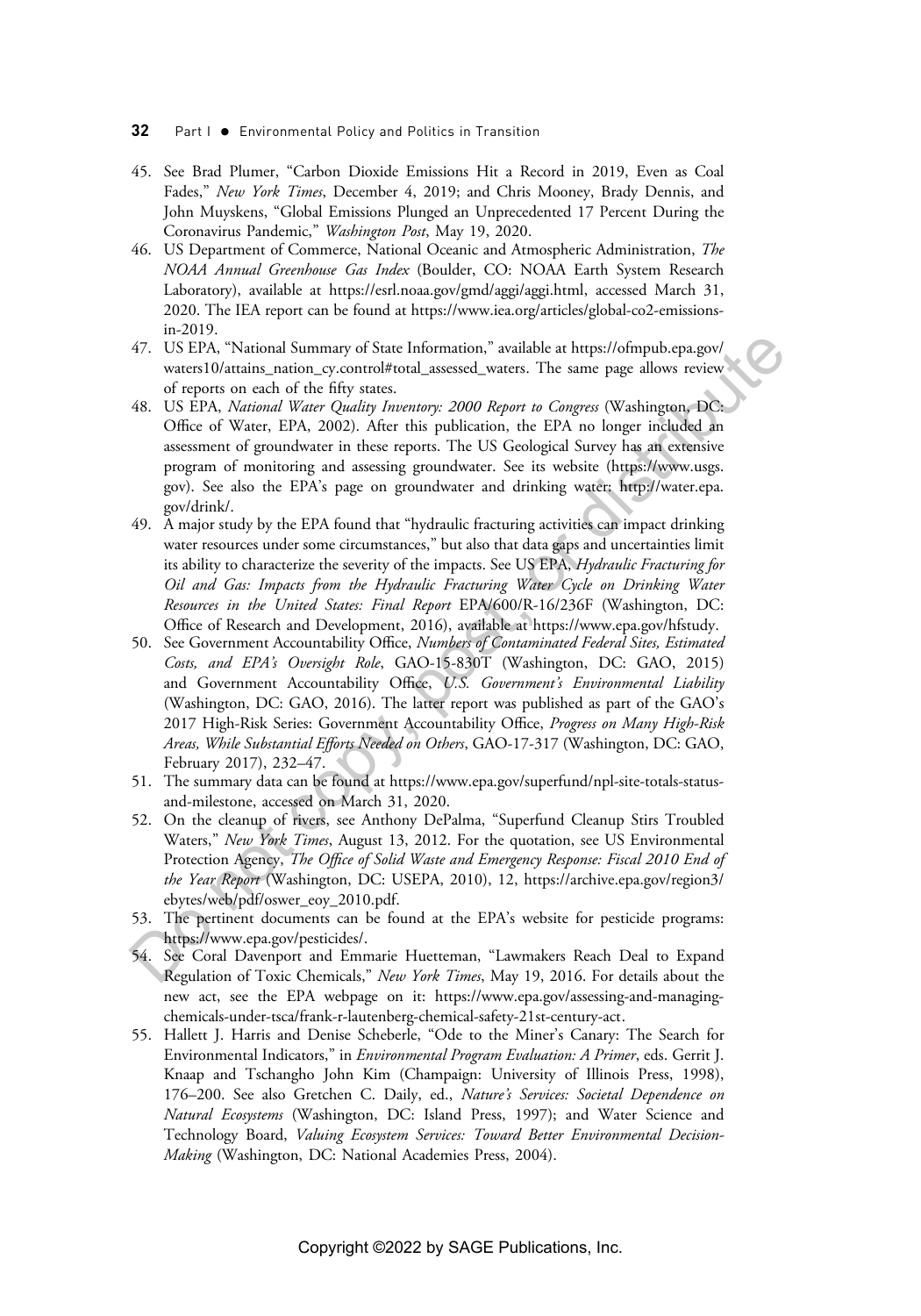- 56. The numbers come from the various agency websites.
- 57. The Fish and Wildlife Service website provides extensive data on threatened and endangered species and habitat recovery plans through its ECOS system at https:// ecos.fws.gov/ecp/. Look for the "listed species summary" tab. The figures on improving and declining species come from the US Fish and Wildlife Service, Report to Congress on the Recovery of Threatened and Endangered Species: Fiscal Years 2009–2010 (Washington, DC: Fish and Wildlife Service, January 2012), available at https://www.fws.gov/endan gered/esa-library/pdf/Recovery\_Report\_2010.pdf.
- 58. Population Reference Bureau, "2020 World Population Data Sheet," available at https:// www.prb.org.
- 59. See Mazmanian and Kraft, Toward Sustainable Communities; Fiorino, The New Environmental Regulation; Eisner, Governing the Environment; and Kraft, Stephan, and Abel, Coming Clean. A number of the chapters in Kamieniecki and Kraft, eds., The Oxford Handbook of U.S. Environmental Policy also analyze the promise of new policy approaches, as do the chapters in Durant, Fiorino, and O'Leary, Environmental Governance Reconsidered.
- 60. The quotation is from John M. Broder and Andrew C. Revkin, "Hard Task for New Team on Energy and Climate," New York Times, December 16, 2008. See also David A. Fahrenthold, "Ready for Challenges: Obama's Environmental Team: No Radicals," Washington Post National Weekly Edition, December 22, 2008–January 4, 2009, 34. Copyright ©2022 by SAGE Publications, Inc.